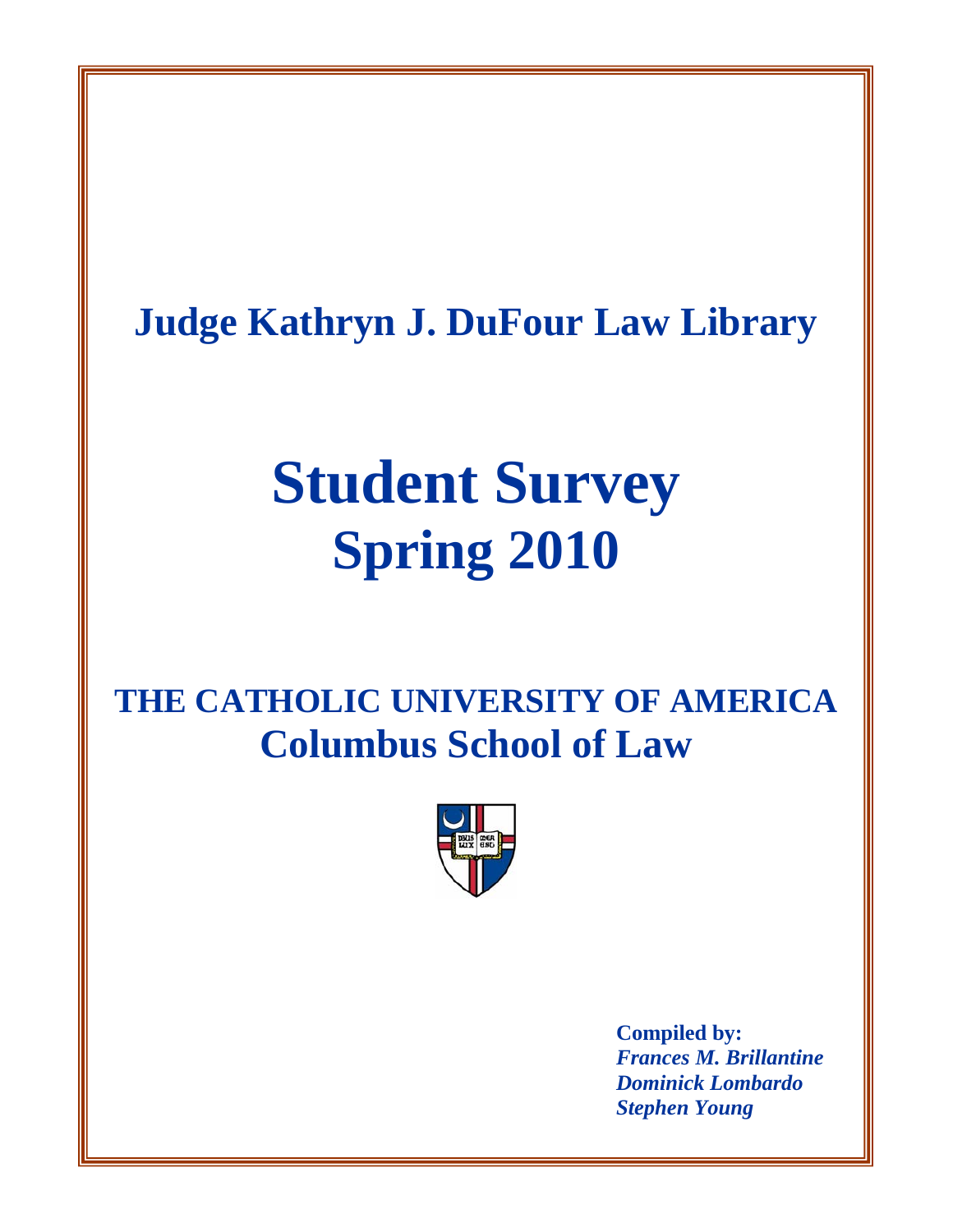In February 2010, the DuFour Law Library conducted a survey to determine how the law students perceive library services and facilities. Thirty one percent of the law school student population completed the survey.

The survey measured three general areas:

- 1. Library service
- 2. Library collection and web page
- 3. Library facilities

Overall we are pleased to report that in almost all categories the students rated library services either excellent or very good. The library's print and online collections together with the Library webpage also received high ratings. Regarding the library collection and webpage, comments indicate that the library needs to improve promotion of available resources. The majority of students rated the library facilities as comfortable and conducive to studying; however, the issues of temperature (too cold) and the need for comfortable seating surfaced in the respondents' comments. In addition, a number of respondents requested more printers.

The survey was illuminating in showing the library how it is perceived by our student patrons, and provides a roadmap for future improvements and strategic planning.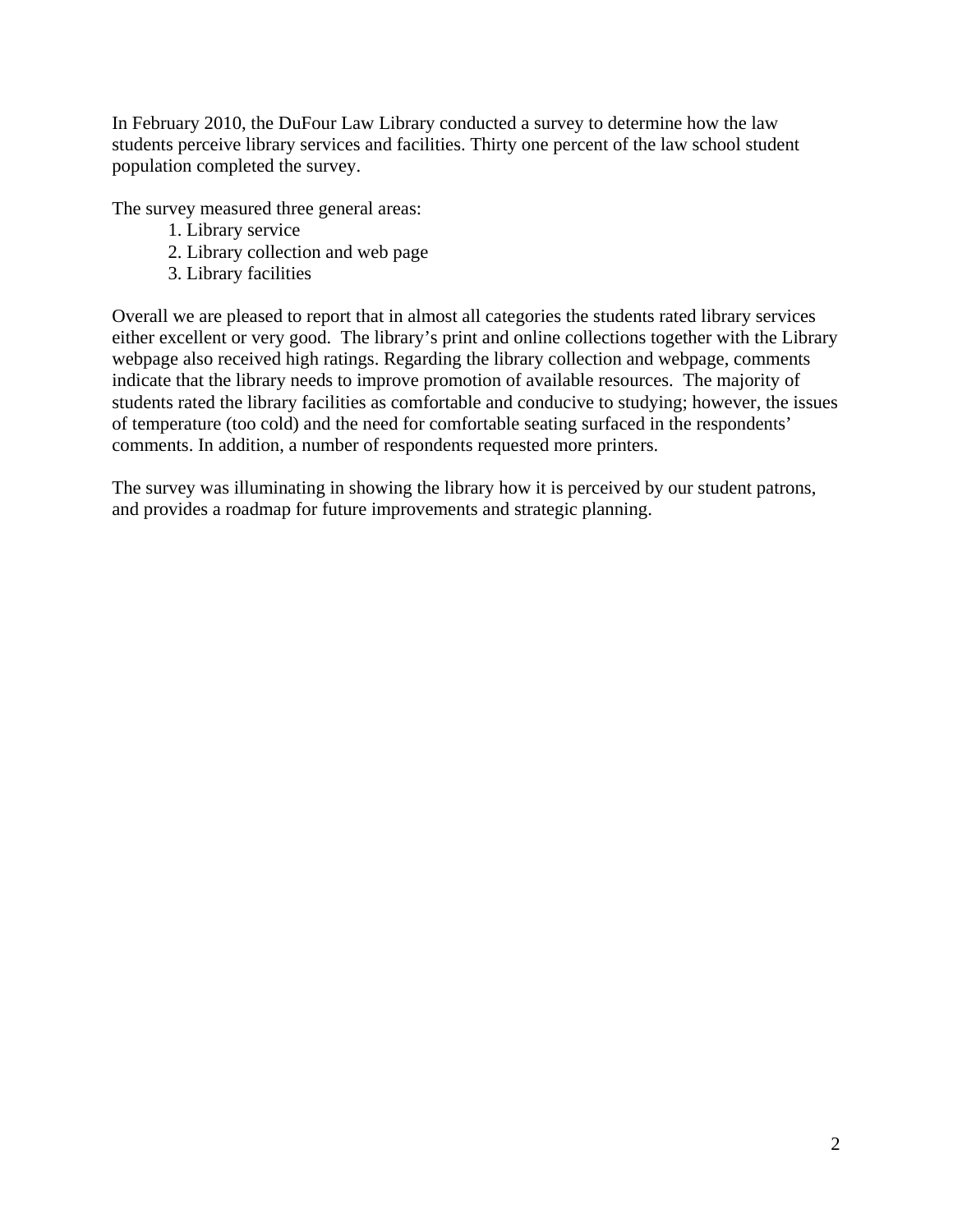

## **Analysis:**

This was a simple demographic question, which enabled us to determine the percentage of day student respondents and evening student respondents. A total of 271 students took the survey, an impressive 31% of the total law school population. We had a 34% response rate from day students and a 23% response rate from evening students. The 2008 survey saw a similar percentage of the total law school population take the survey; in 2008 we garnered a 30% response rate.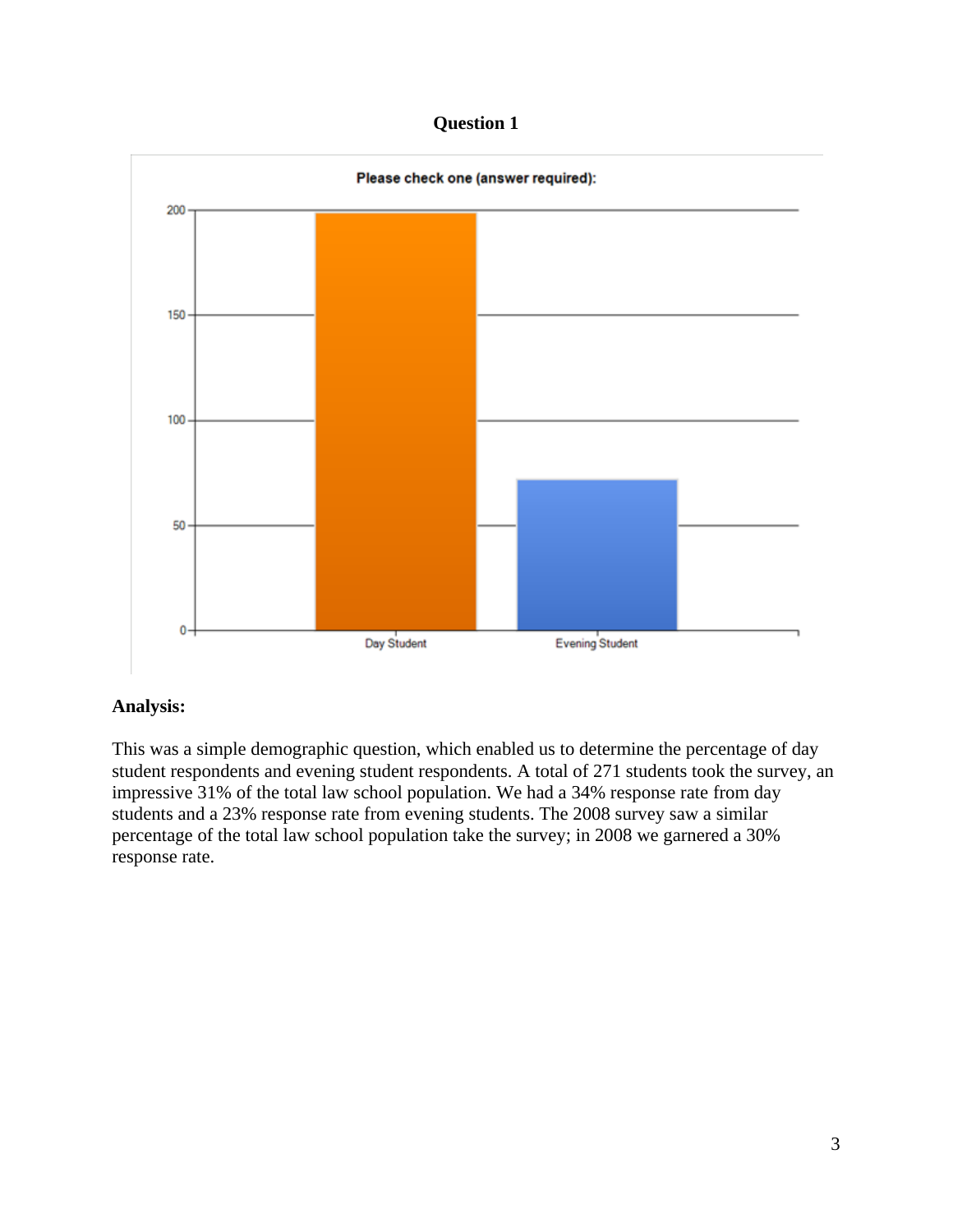**Question 2** 



The most responses, 38.3%, came from students who identified themselves as  $1<sup>st</sup>$  year law students followed by 30.9% of  $2<sup>nd</sup>$  year law students and journal students. Only 6.3% of students identified themselves at  $4<sup>th</sup>$  year evening students.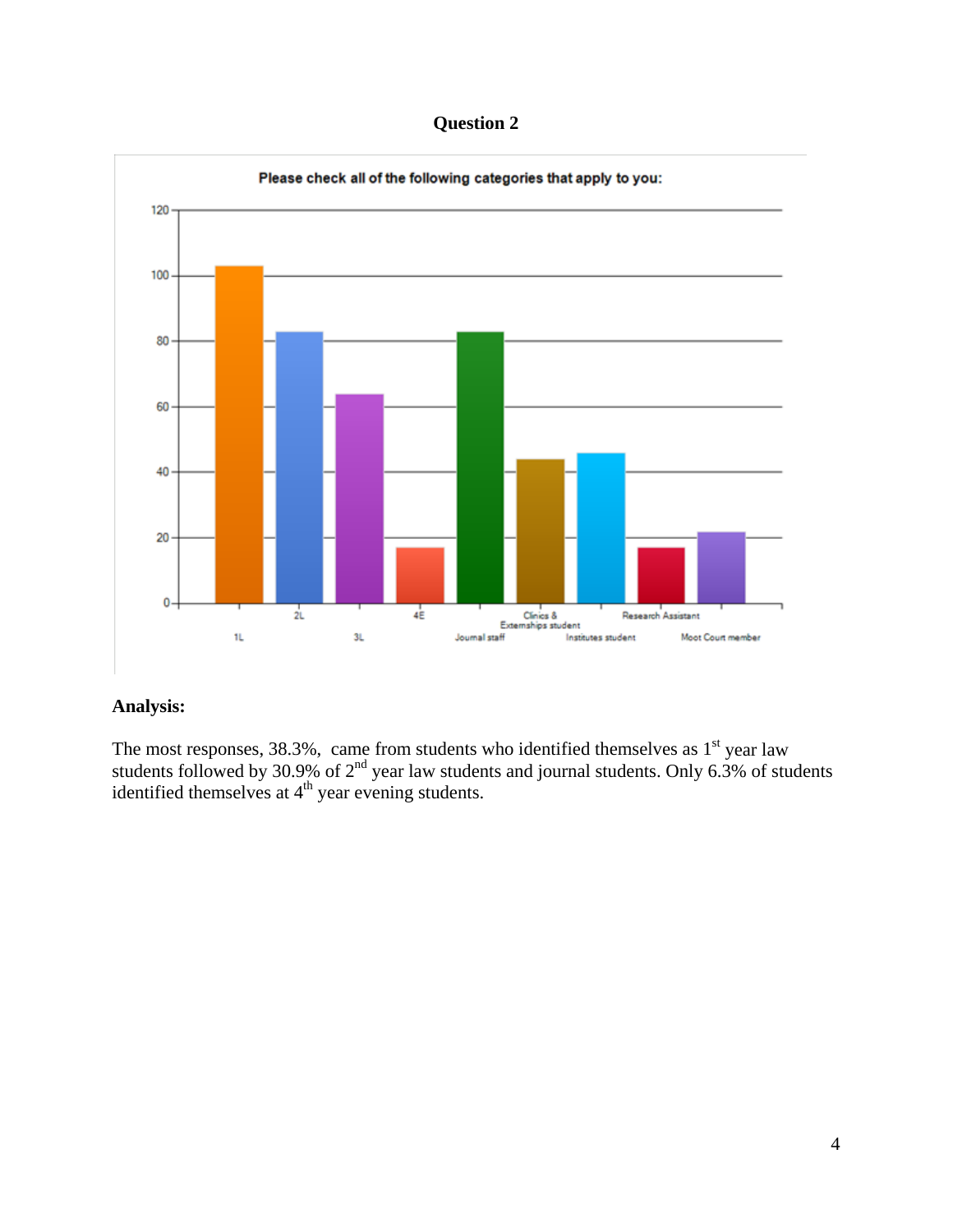# How Often Do You Use the Library?

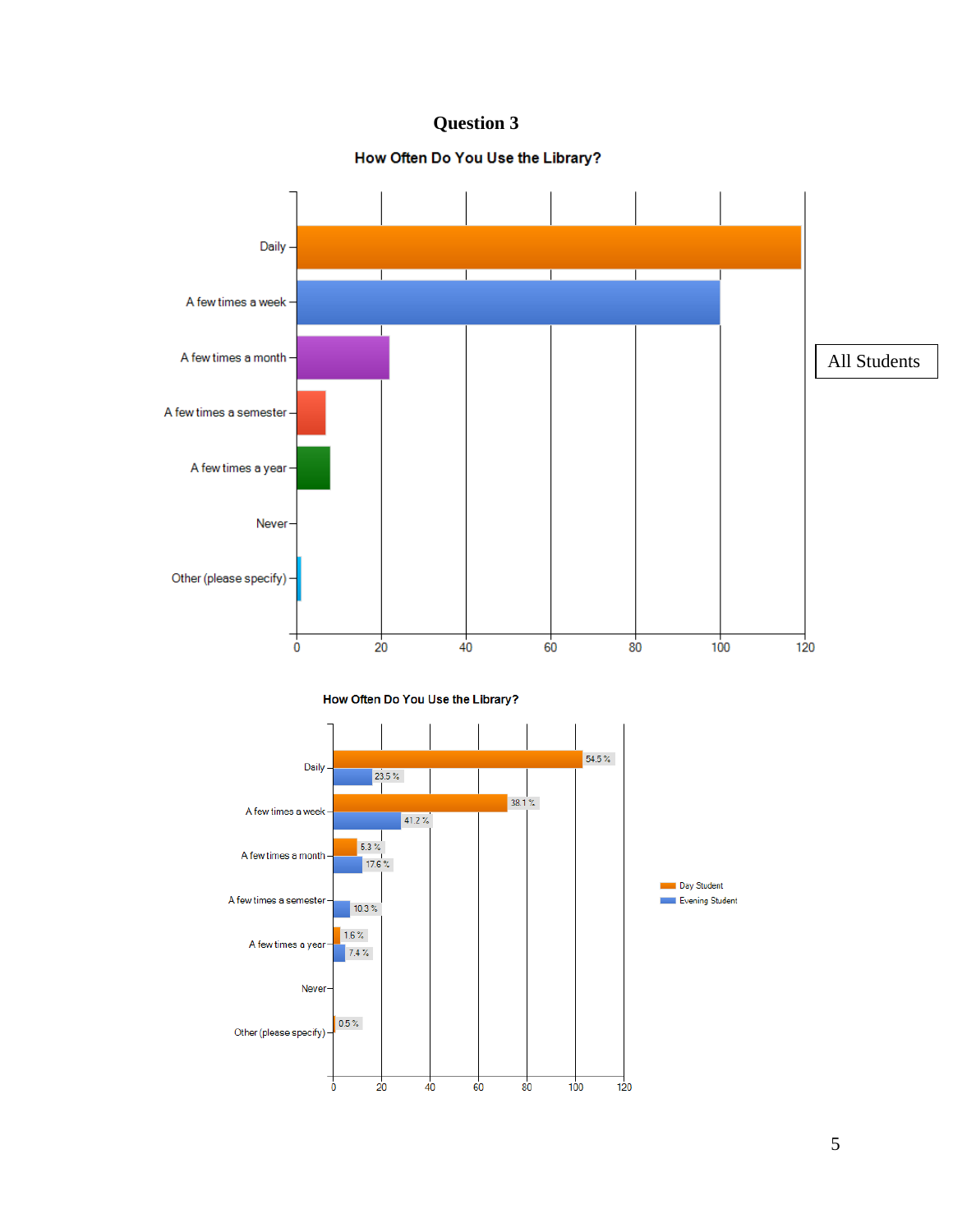

The library continues to play an integral part in our students' academic lives, with 85.2% of respondents using the library daily or a few times a week. Usage has remained steady since 2008, when 85.2% of respondents also reported using the library daily or a few times a week. Not surprisingly, our biggest users are 1Ls, 2Ls, and journal students.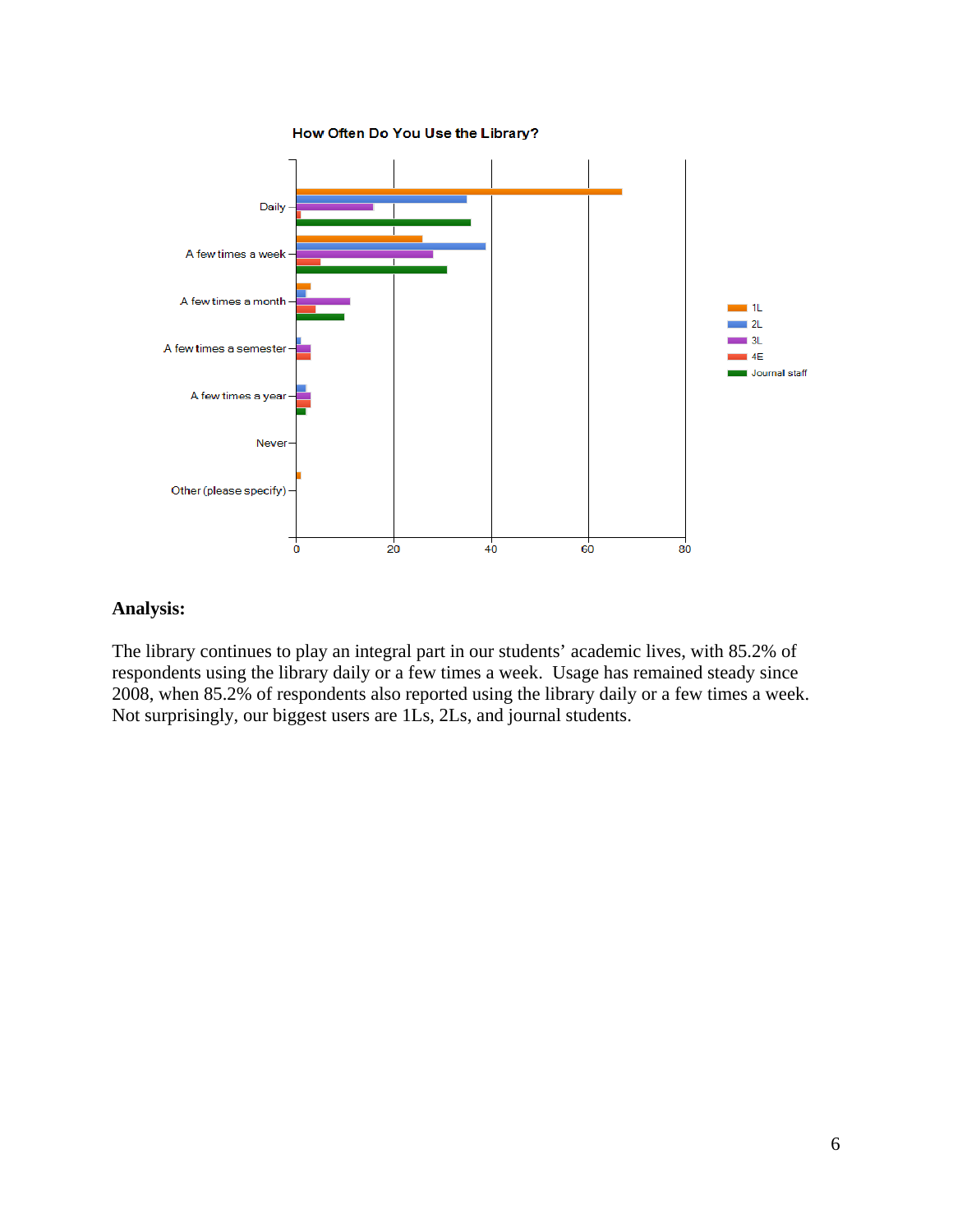#### Why do you use the Library? (check all that apply)



Why do you use the Library? (check all that apply)

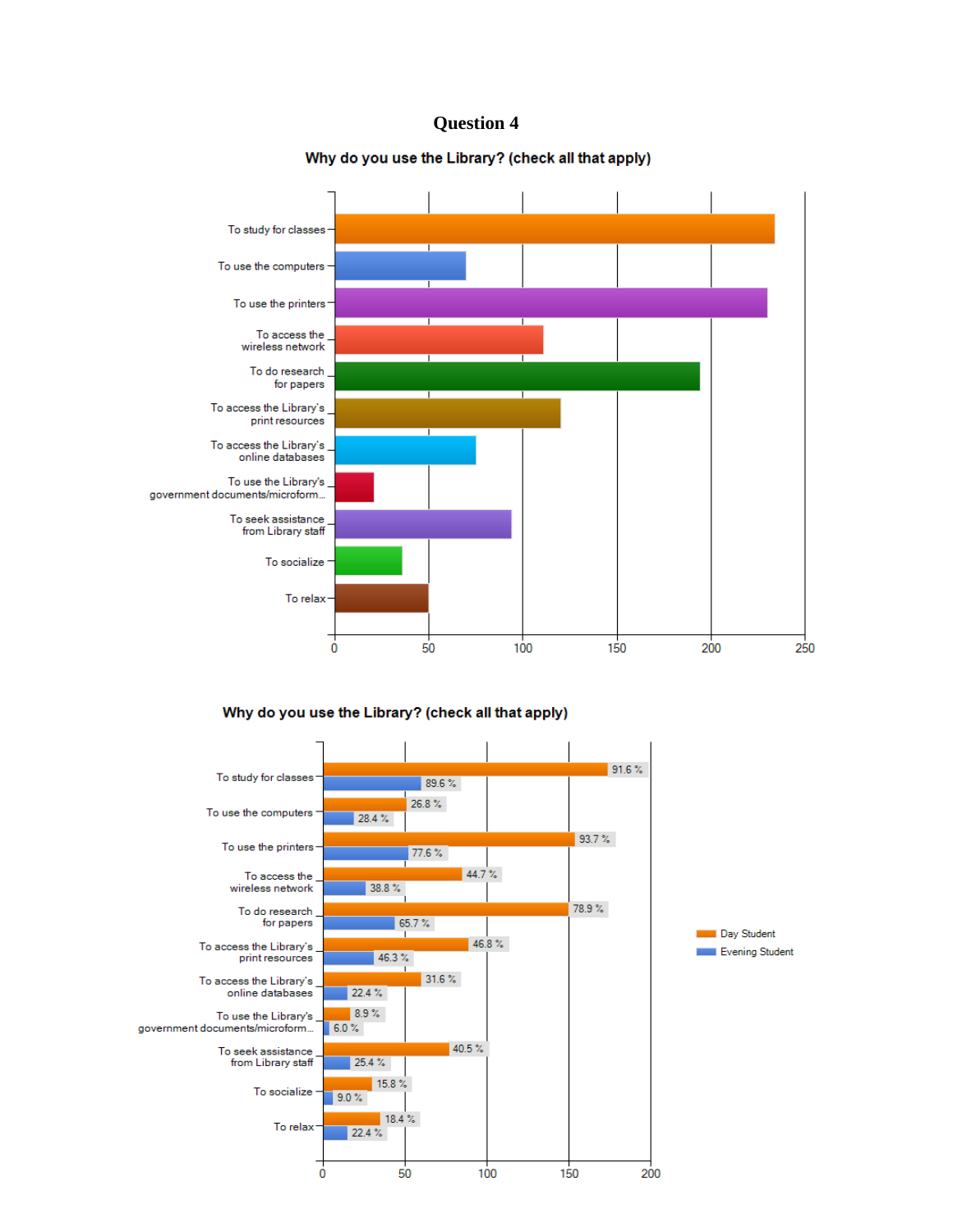

#### Why do you use the Library? (check all that apply)

### **Analysis:**

As in 2008, the top three uses of the library are to study for classes, to use the printers, and to do research for papers. Overall, printer use and use of online databases was down from 2008, while all other areas remained steady or increased. While 1Ls are the biggest users in terms of researching for papers (83%), only 24% report seeking assistance from library staff. Journal staff and 2Ls, also high users in terms of research, do seek assistance from staff, at 59% and 53% respectively. More evening students than day students use the library to relax (22.4% as compared to 18.4%). In the comment section of this question students listed the availability of study rooms as another reason to use the library.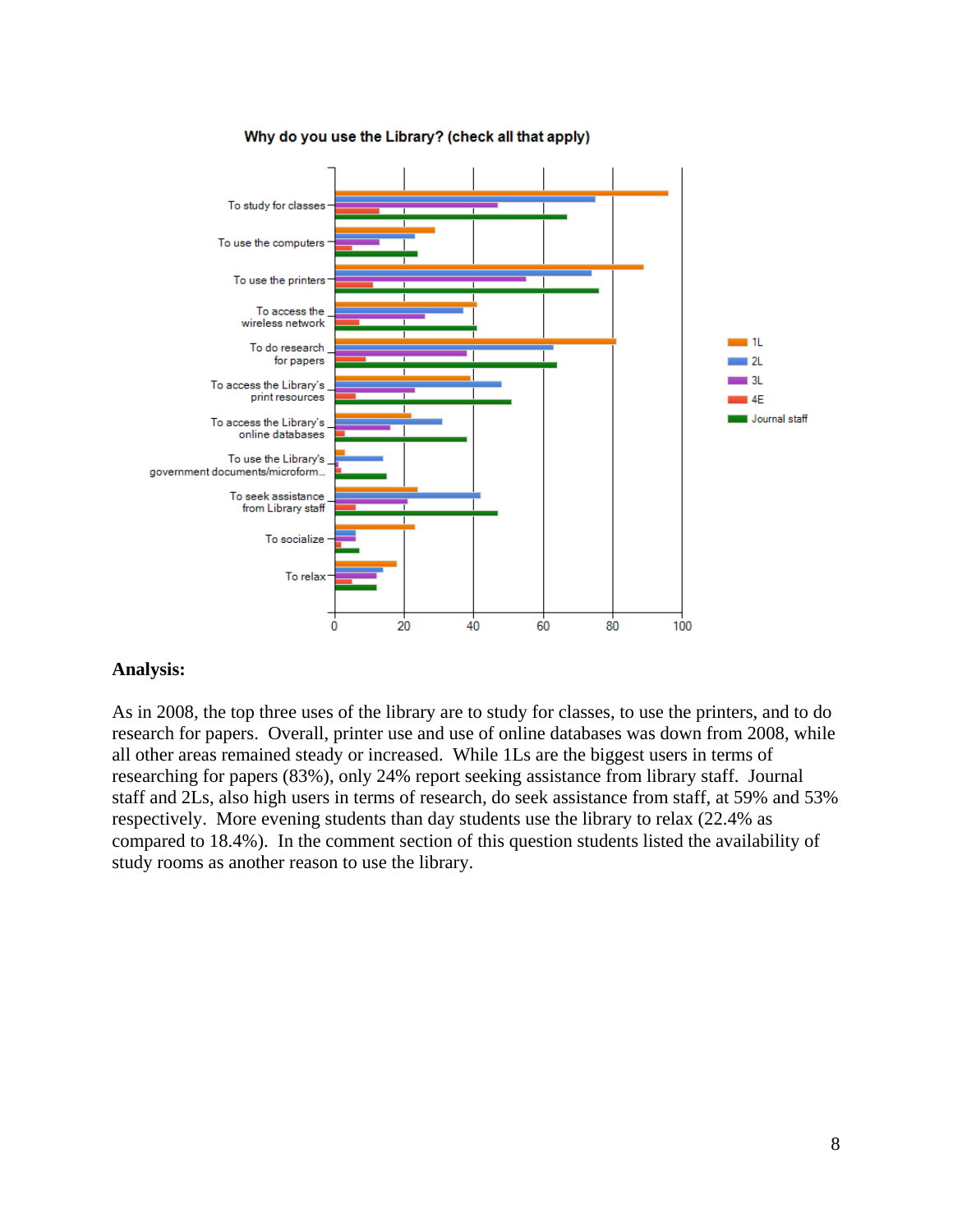

#### Please rate the level of service provided by the Circulation Staff (e.g. checking-out books, course reserves, etc).

# **Analysis:**

As in 2008, satisfaction with the level of service provided by the circulation staff is high. Eighty-seven percent of respondents rated daytime service as excellent or very good, while 81 % rated evening service as excellent or very good.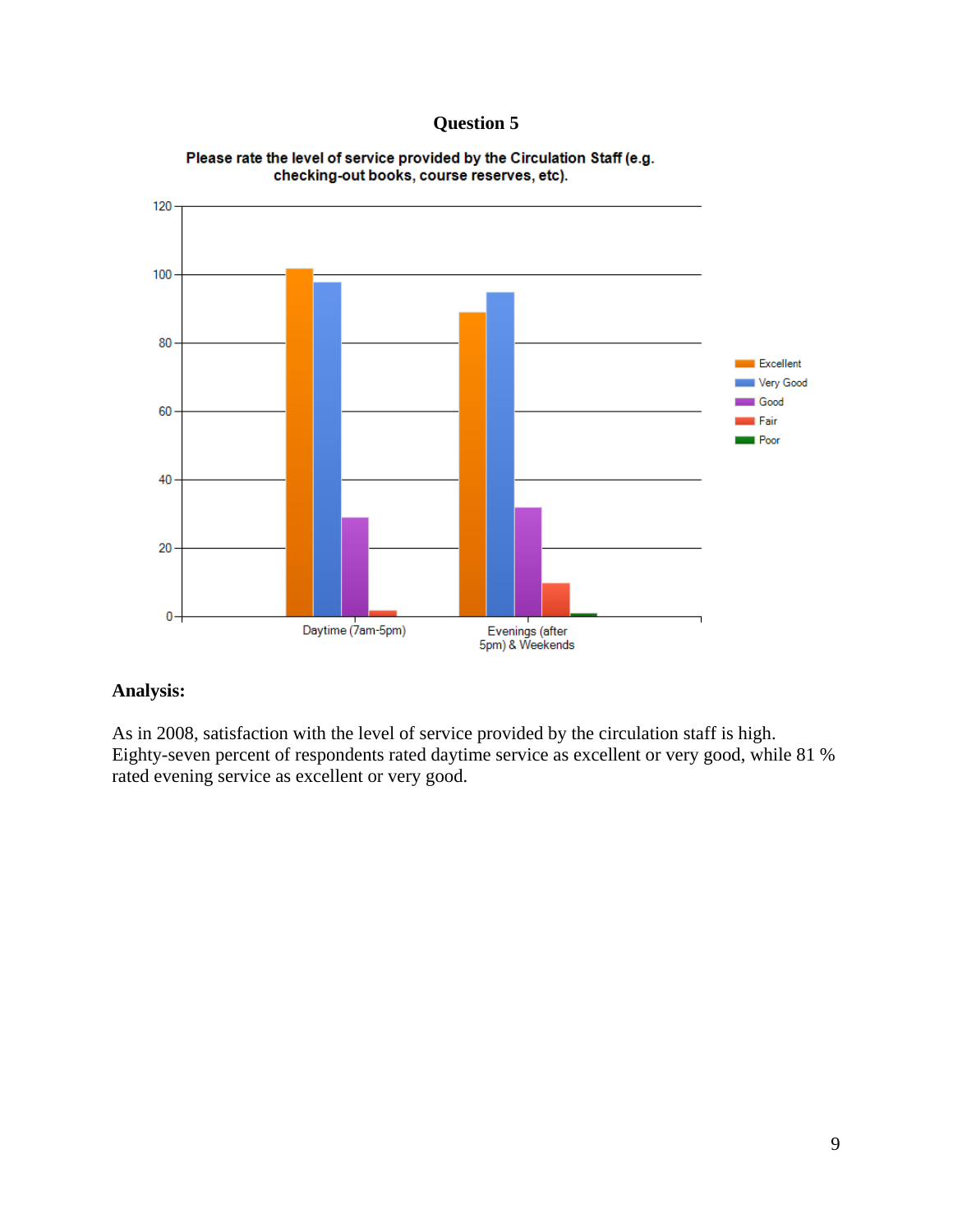

How often do you seek assistance from the Reference Staff?

How often do you seek assistance from the Reference Staff?

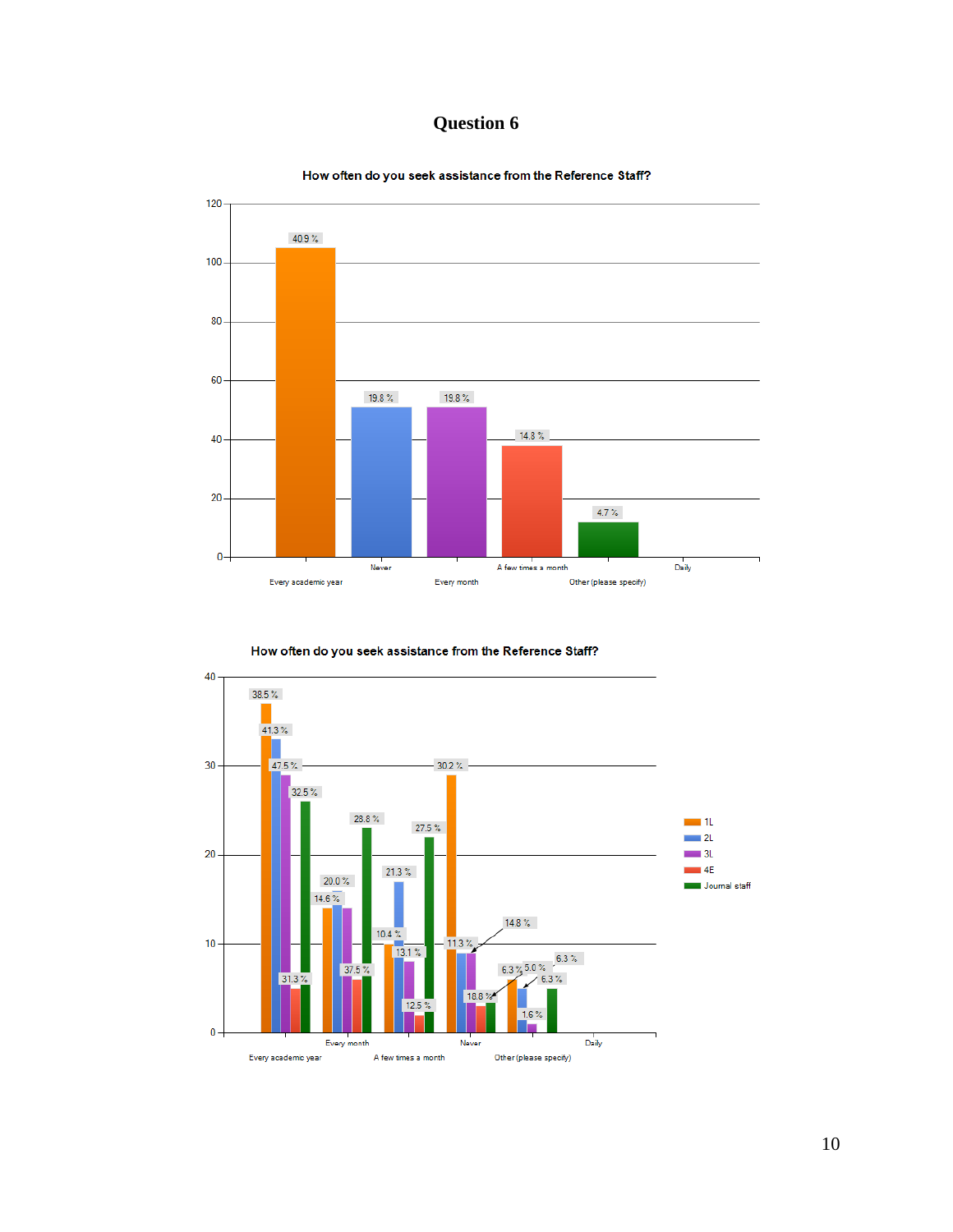The majority of respondents seek assistance from the Reference Staff at least once during their time in Law School. Over 40% of all respondents seek assistance from the reference staff at least once a year, with almost 15% seeking assistance a few times a month, and 20% at least every month. The difference in usage between Day and Evening students is statistically insignificant. Not surprisingly, journal staff tend to seek reference assistance more frequently than other library users.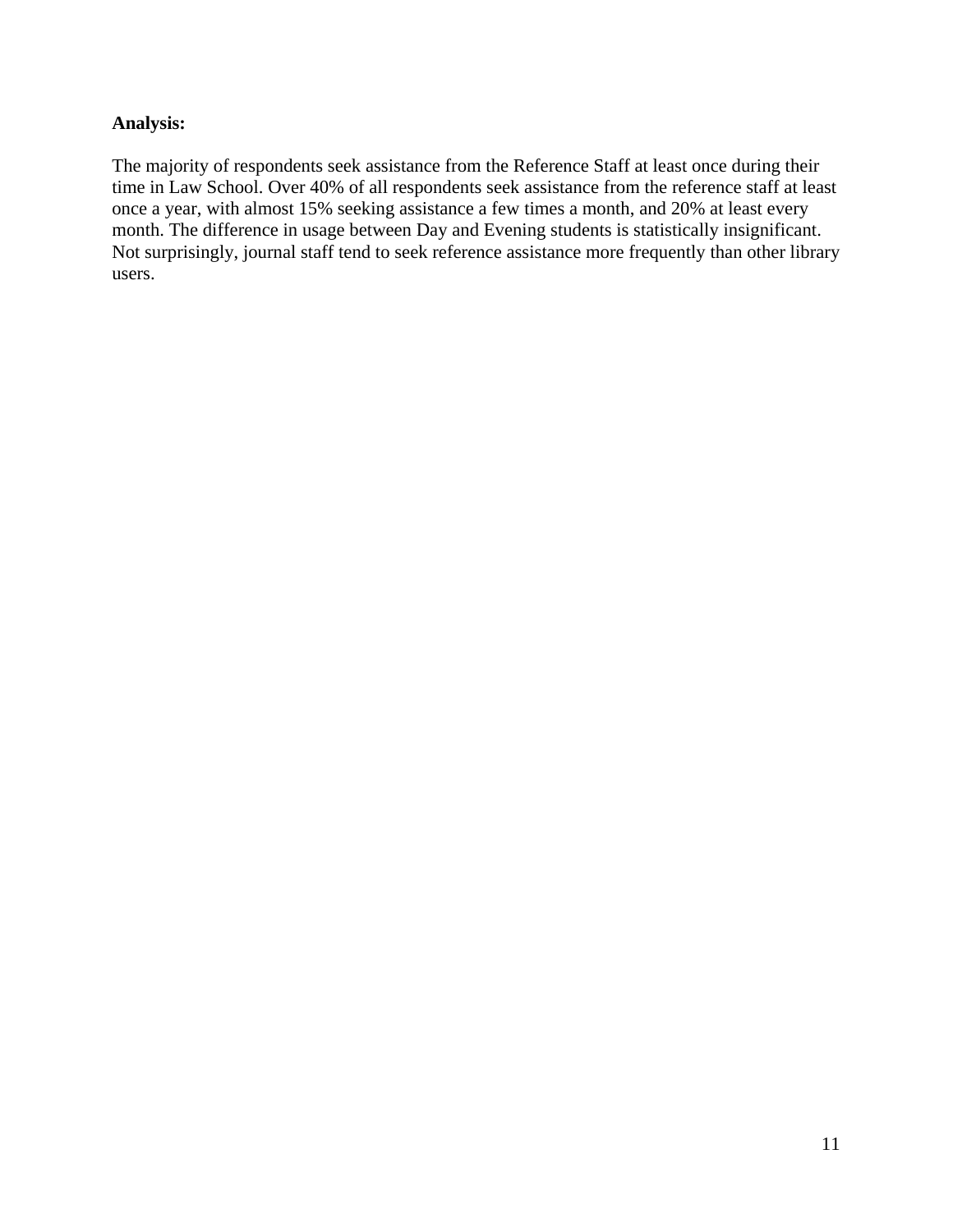



When are you most likely to need research/reference assistance? (check all that apply)

When are you most likely to need research/reference assistance? (Evening Students)

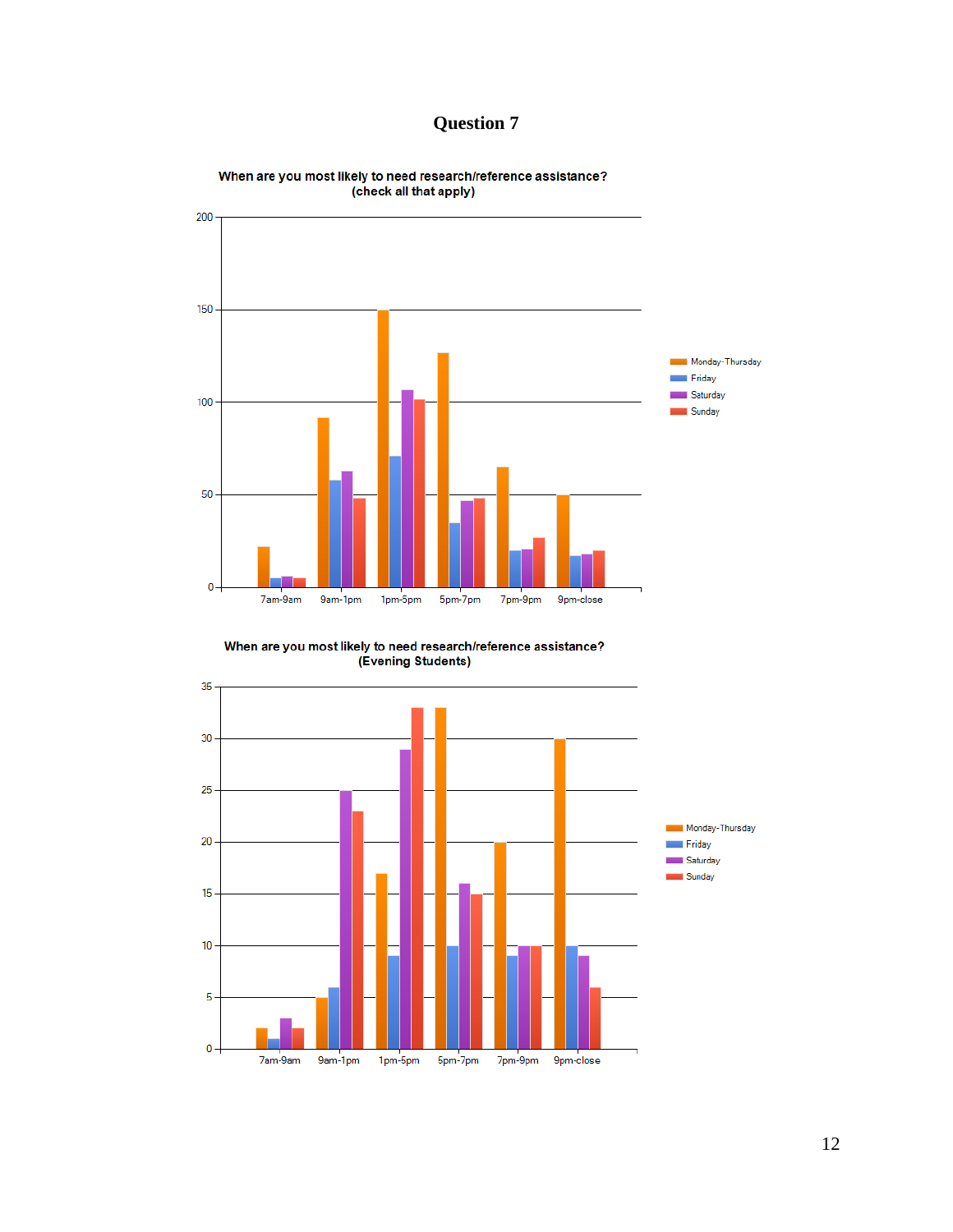In 2008 this question provided us with useful information that in part led to the hiring of a fulltime Evening/Weekend Reference Librarian. This year's survey showed that research/reference assistance is most in demand Mondays-Thursdays during the day time. Inevitably, evening students are more likely to need research/reference assistance in the early evening time periods. However, the value of the responses was really in seeing what other times students would like assistance (e.g. Saturday day time is slightly more popular than Sunday day time, however Sunday evenings are more popular than Saturday evenings).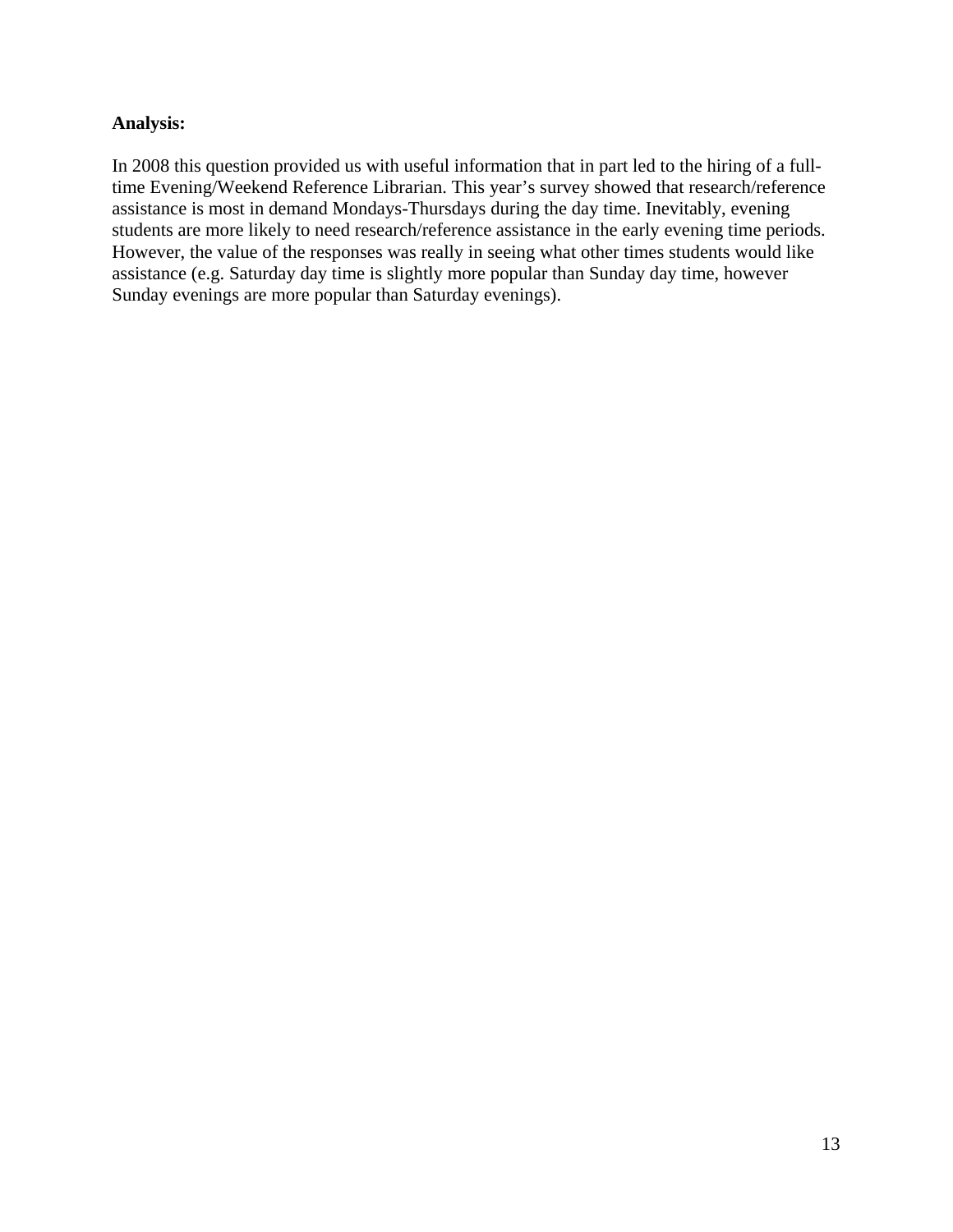Please rate the level of service provided by the Reference Staff.







### **Analysis:**

Overall, we are pleased to report that 83% of all respondents rated the level of reference service as either excellent or very good. One interesting change from the 2008 survey is that there now appeared to be no statistical difference between the responses of Day and Evening students. This may reflect the change in Reference staffing in the Evenings and Weekends from part-time to full-time professional librarians.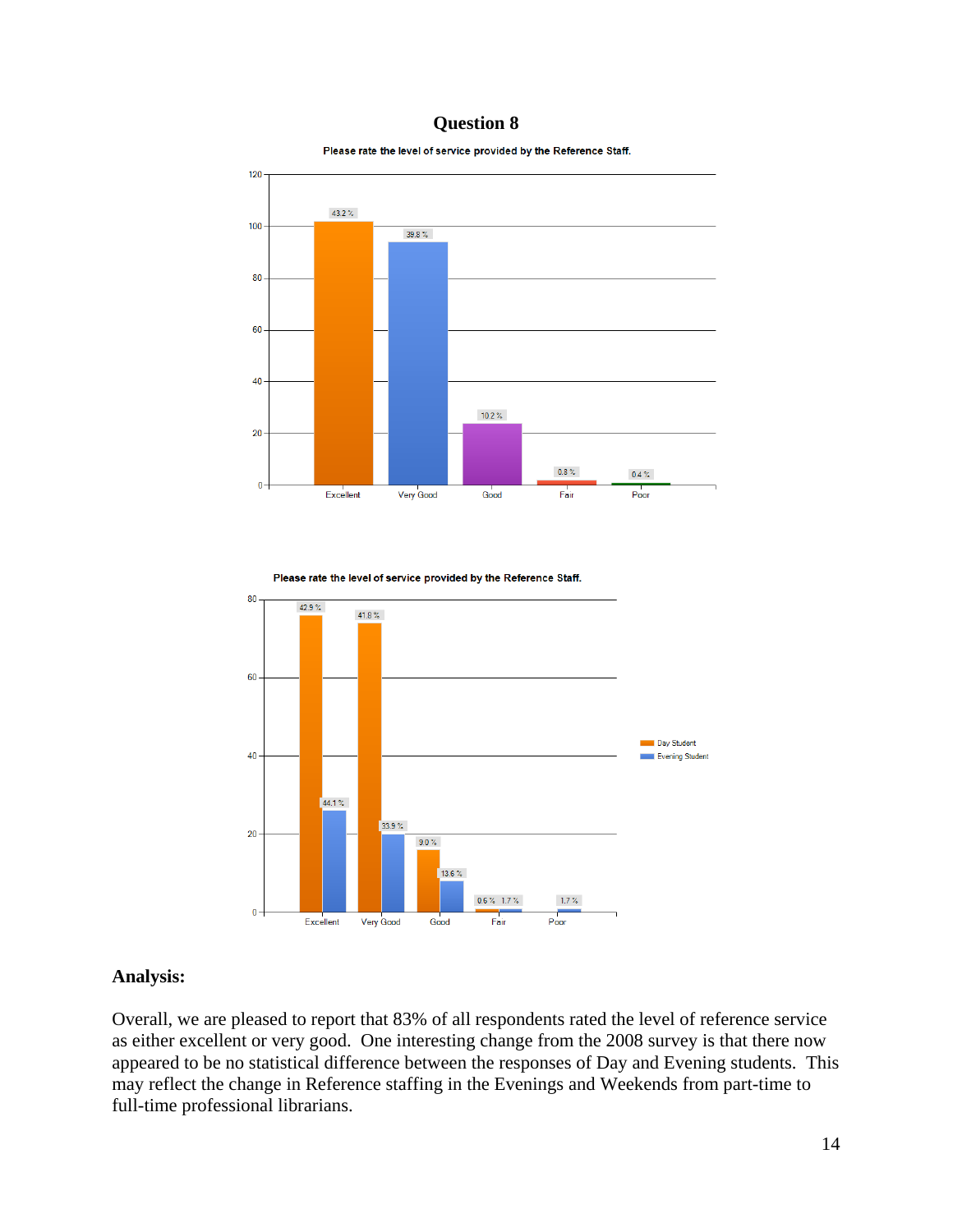

If the Library offered short research presentations outside of class, how interested would you be in attending?

### **Analysis:**

This question elicited some of the most interesting and varied responses in the survey. For a number of the potential presentations respondents seemed to be equally split between being interested and not interested. In reviewing some of the comments that were made, there did seem to be some demand for certain topics like Intellectual Property and Taxation; however, there were also a number of comments that suggested students would not have time to attend presentations outside of class time. The responses to this question will be further reviewed and any decision on research presentation offerings will be based partly on this survey's results.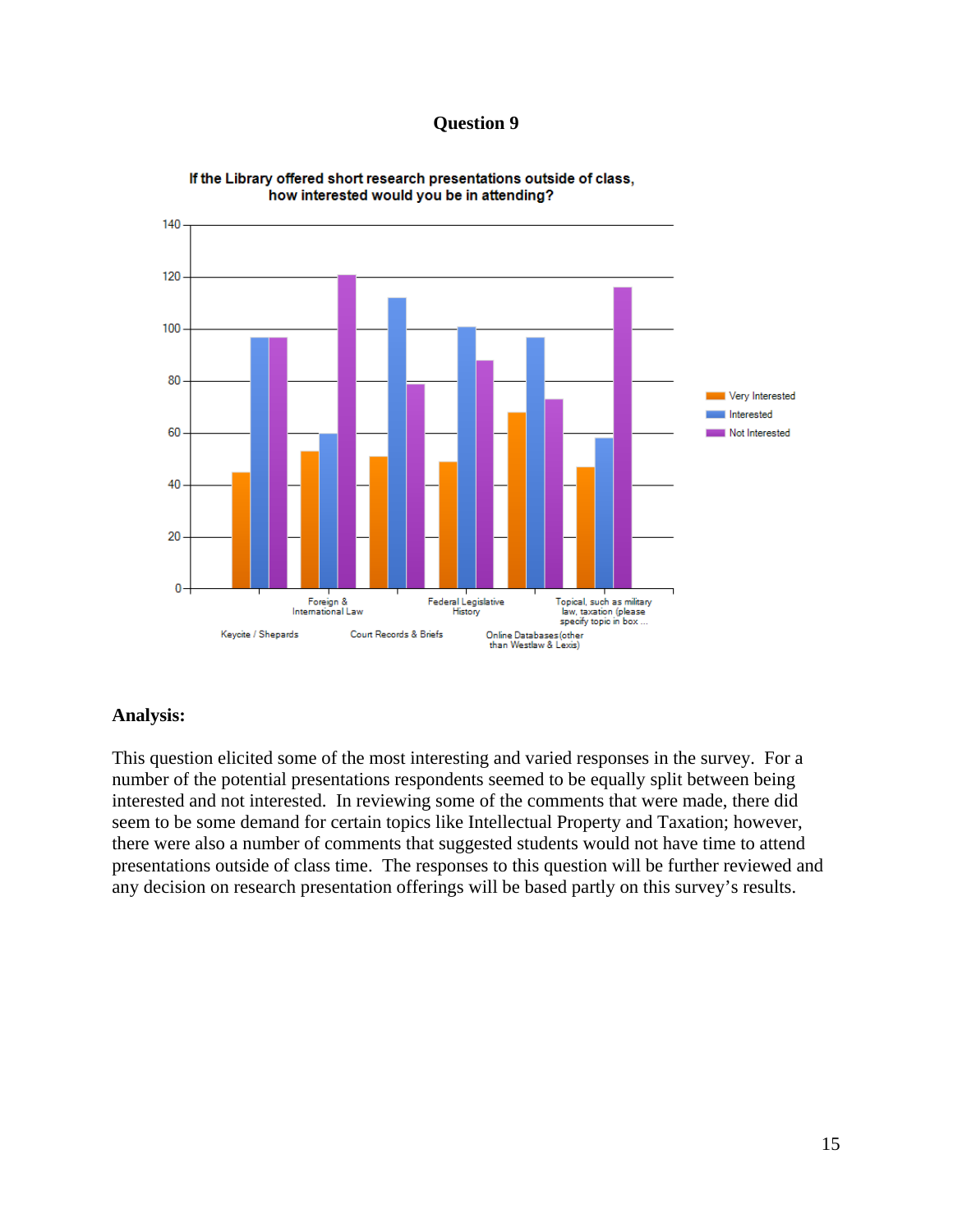



Please indicate which type of research instruction you find most helpful (check all that apply):

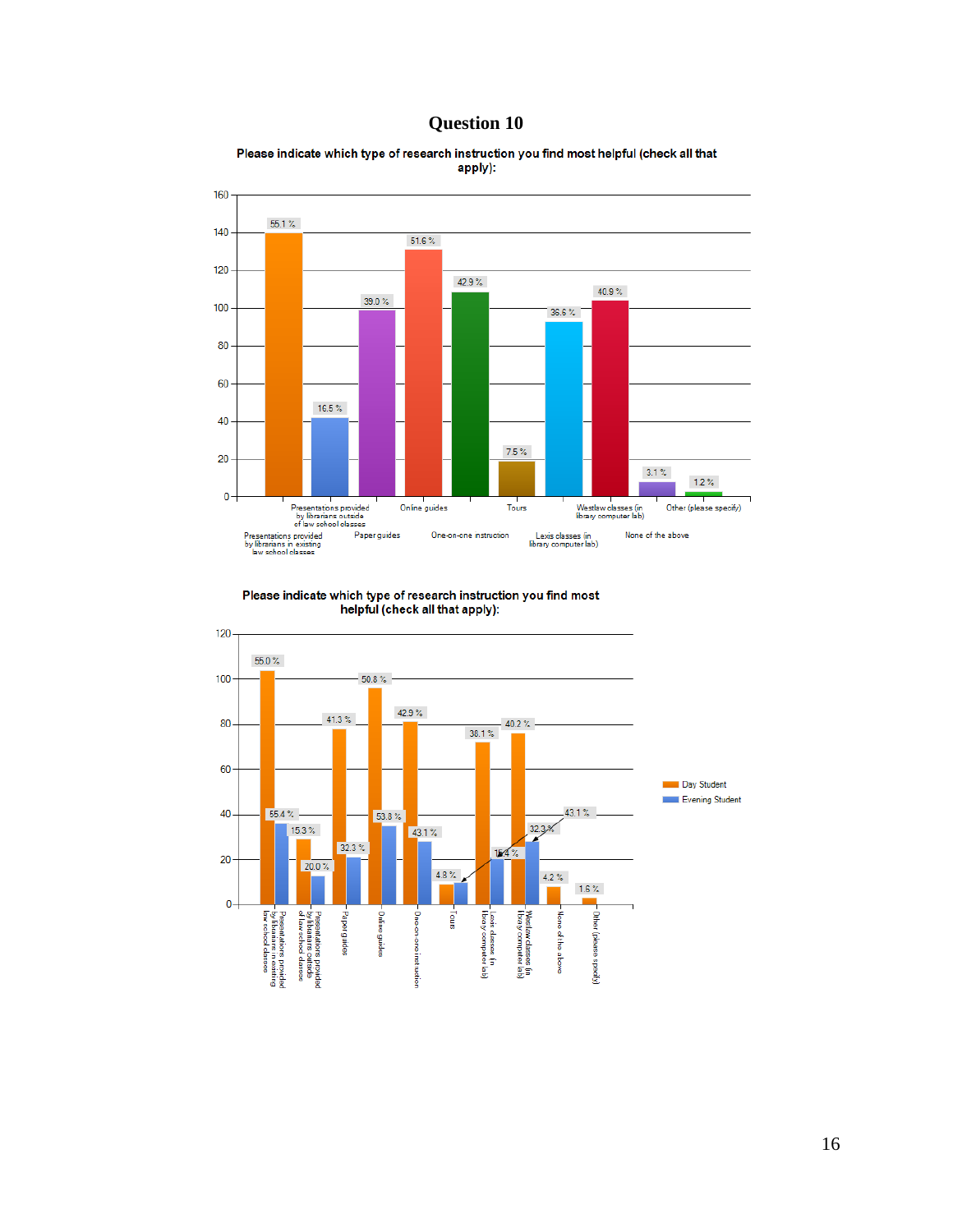The results of this question indicate that students prefer instruction by librarians in existing class time. In many ways this also reflects the librarians' preference for instruction; however it requires the cooperation of the faculty and finding sufficient time within the syllabus to offer the presentations. Respondents also indicated that they would make use of online research guides (certain guides are currently available on our website) and one-on-one instruction. Equally important to note is that students are not embracing library tours or presentation by librarians outside of class as a source of research instruction – this was also reflected in our 2008 survey. There appeared to be little statistical difference between the response of Day and Evening students.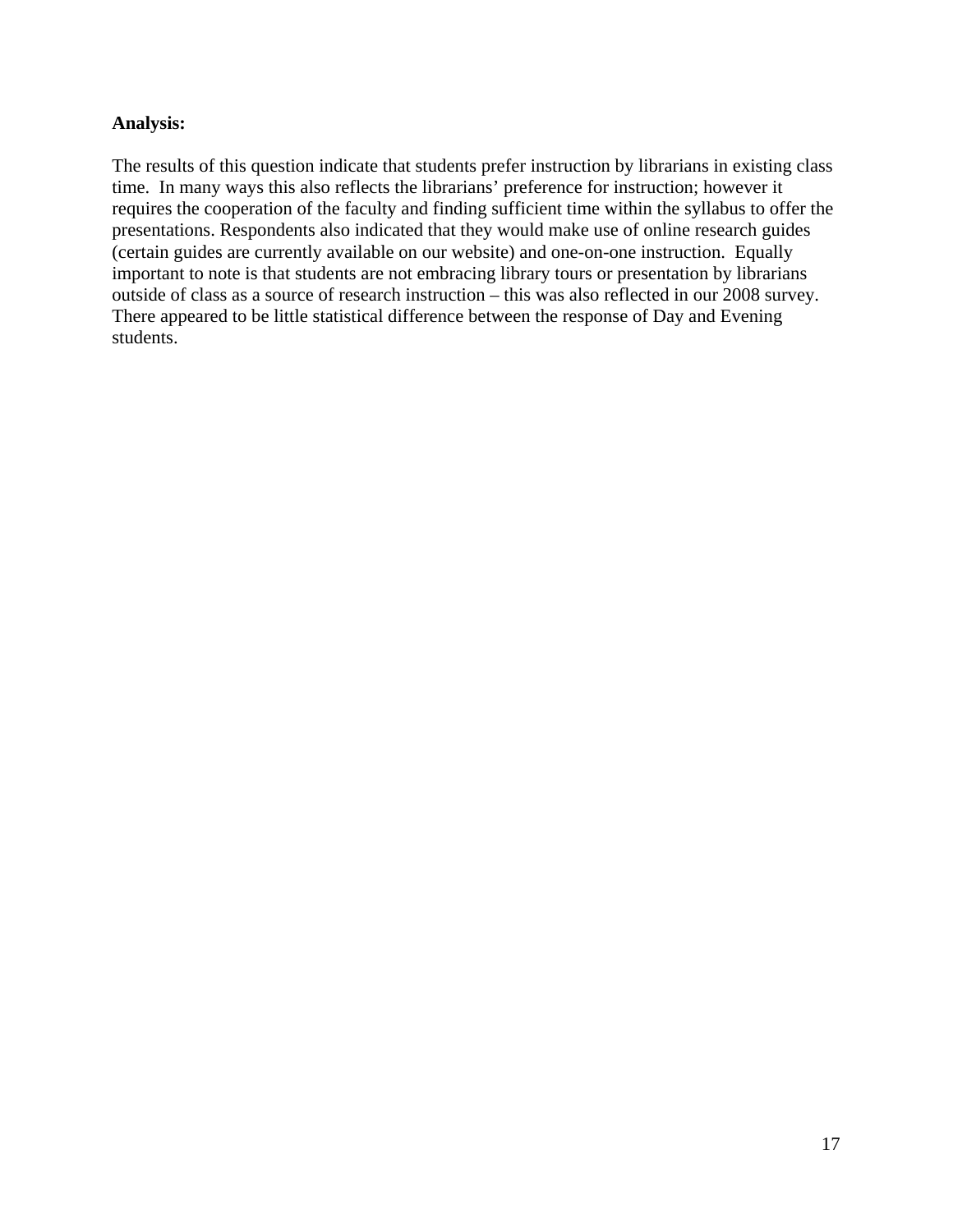

Please indicate how successful the library's print resources are in meeting your research needs (this includes books, journals, newspapers, etc.):

# **Analysis:**

Satisfaction with the library's print resources increased 5% since 2008, with 69% of respondents rating our resources as excellent or very good. The comments section included requests for more resources on Asia (specifically China) ICC publications, and health law. Several students requested frequently-used periodicals for journal pulls.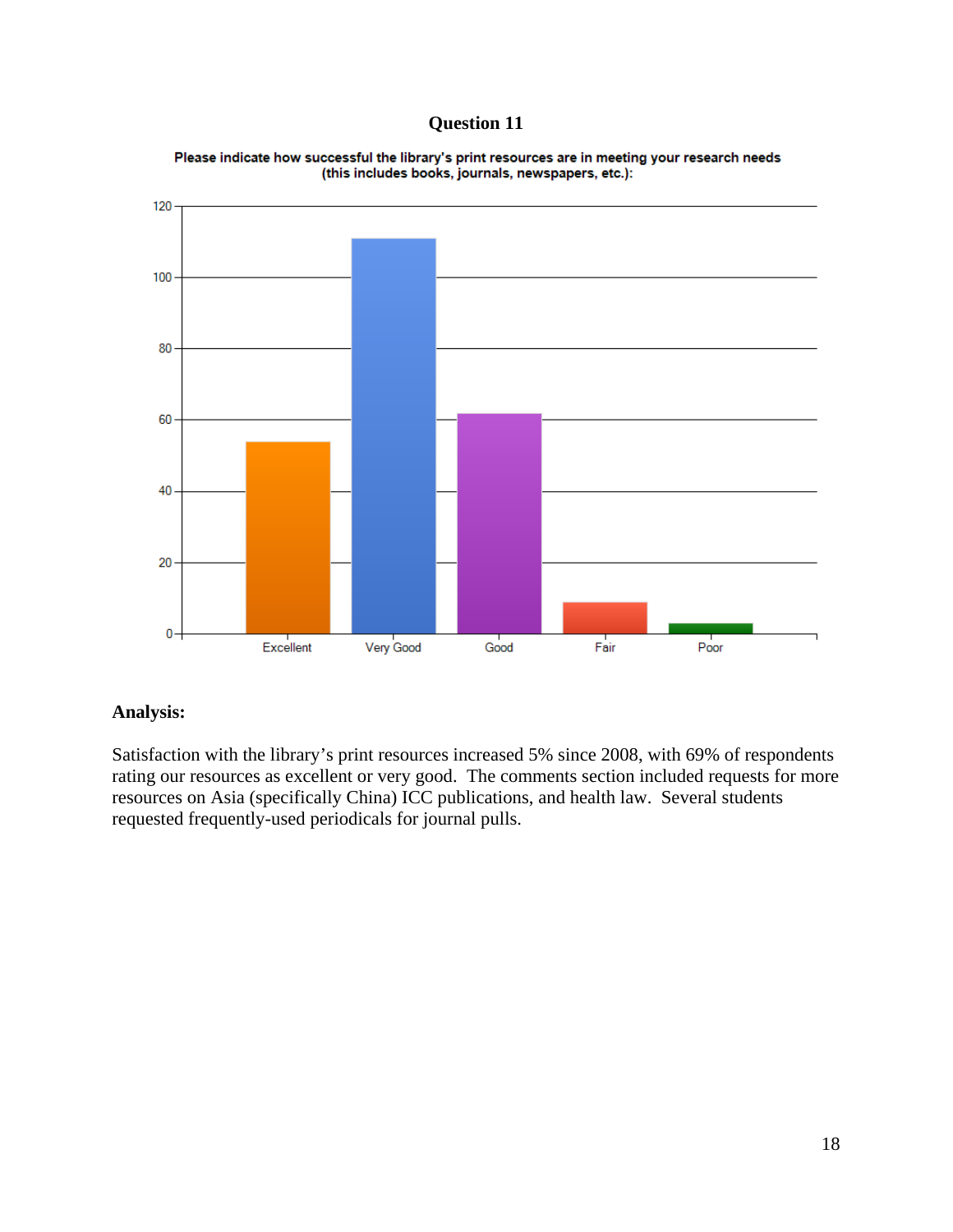

#### The library provides a number of commercially-produced study aids (located on reserve). How useful do you find these study aids?

### **Analysis:**

As expected, the popular Examples and Explanations Series is considered the most useful of the library's study aids, with Emanuel Outlines a distant second. The majority of respondents indicated that they never use the other five study aids, with the Gilberts and Mastering series proving to be the least popular. A number of students commented that they didn't know the library had study aids available for loan. A few students also commented on the need to keep study aids current. The responses to this question will be further reviewed and used to make collection development decisions regarding commercially-produced study aids.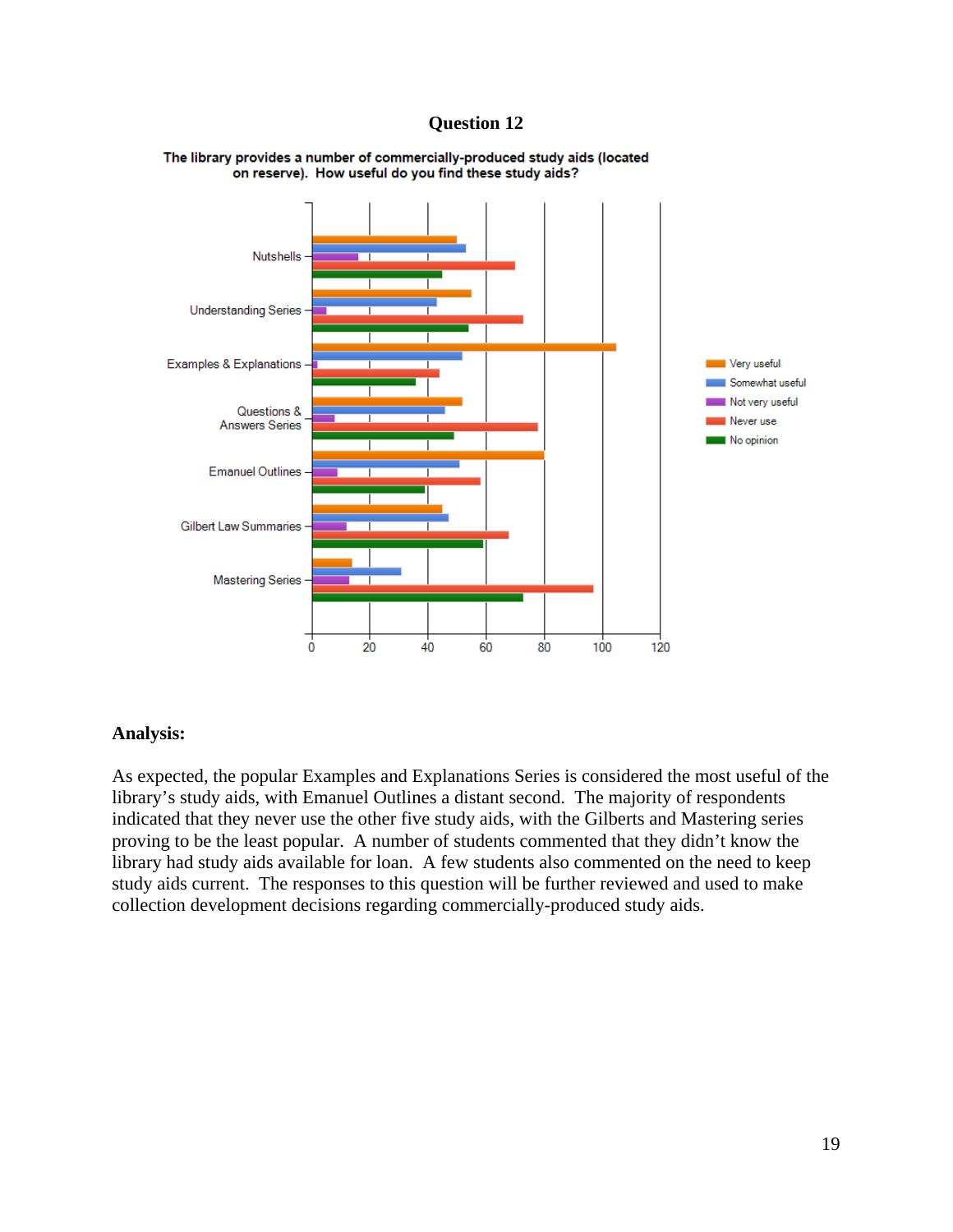

## **Analysis:**

The overwhelming majority of the students who responded to this question, 55.5%, did not know these resources existed and only a tiny minority 2.9% use them on a daily basis. Two respondents suggested placing these resources in a more prominent location in the library so students are more aware of their availability, while two others suggested expanding and/or changing the titles selected.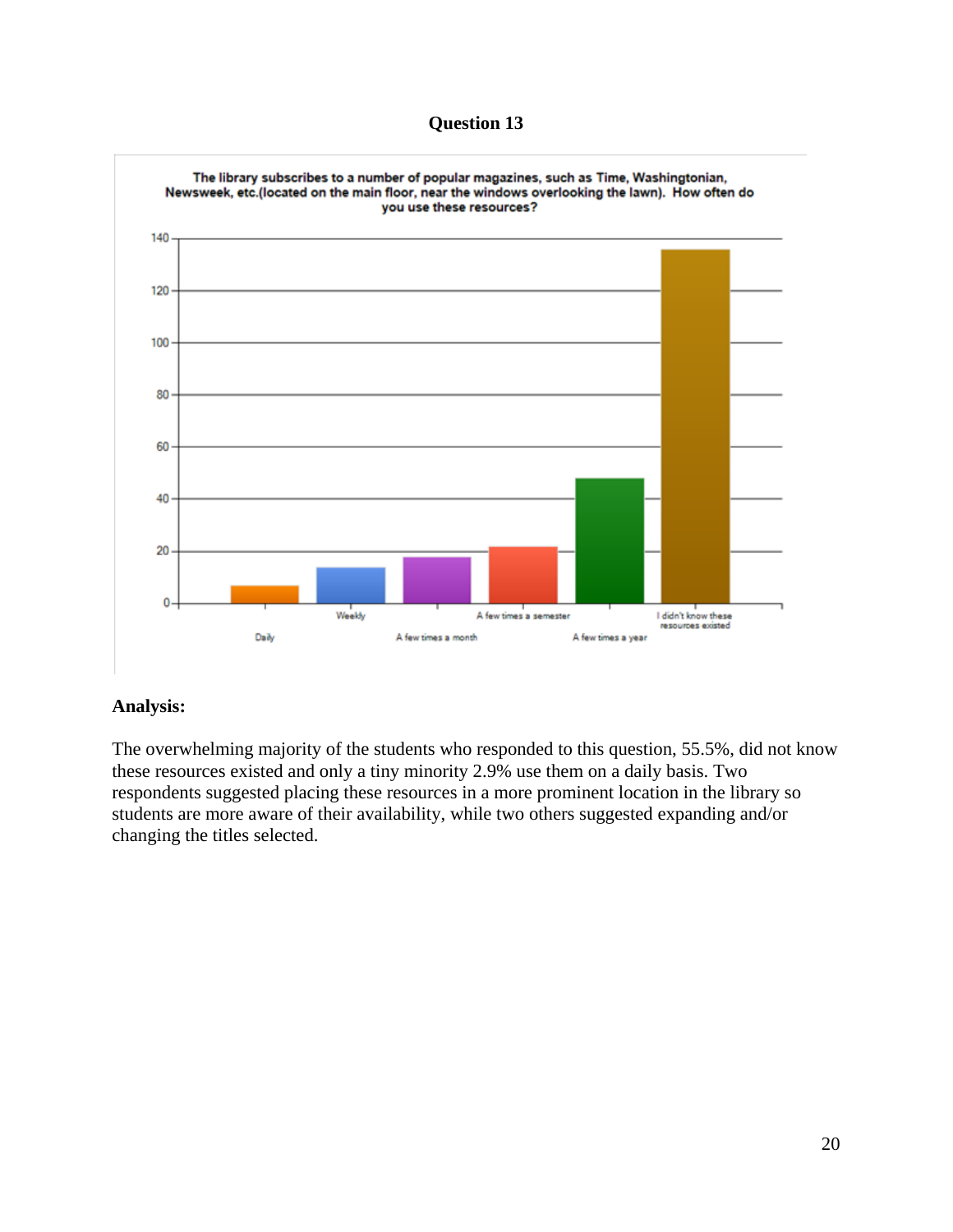

Please indicate how successful the library's online resources are in meeting your research needs:

# **Analysis:**

Satisfaction with the library's online resources remains steady, with the same percentage of respondents as 2008 (73%) rating them as excellent or very good. Not surprisingly, journal students singled out HeinOnline as particularly useful. A few students commented that our databases are difficult to locate and that searching Columbo or our web page for them is not intuitive.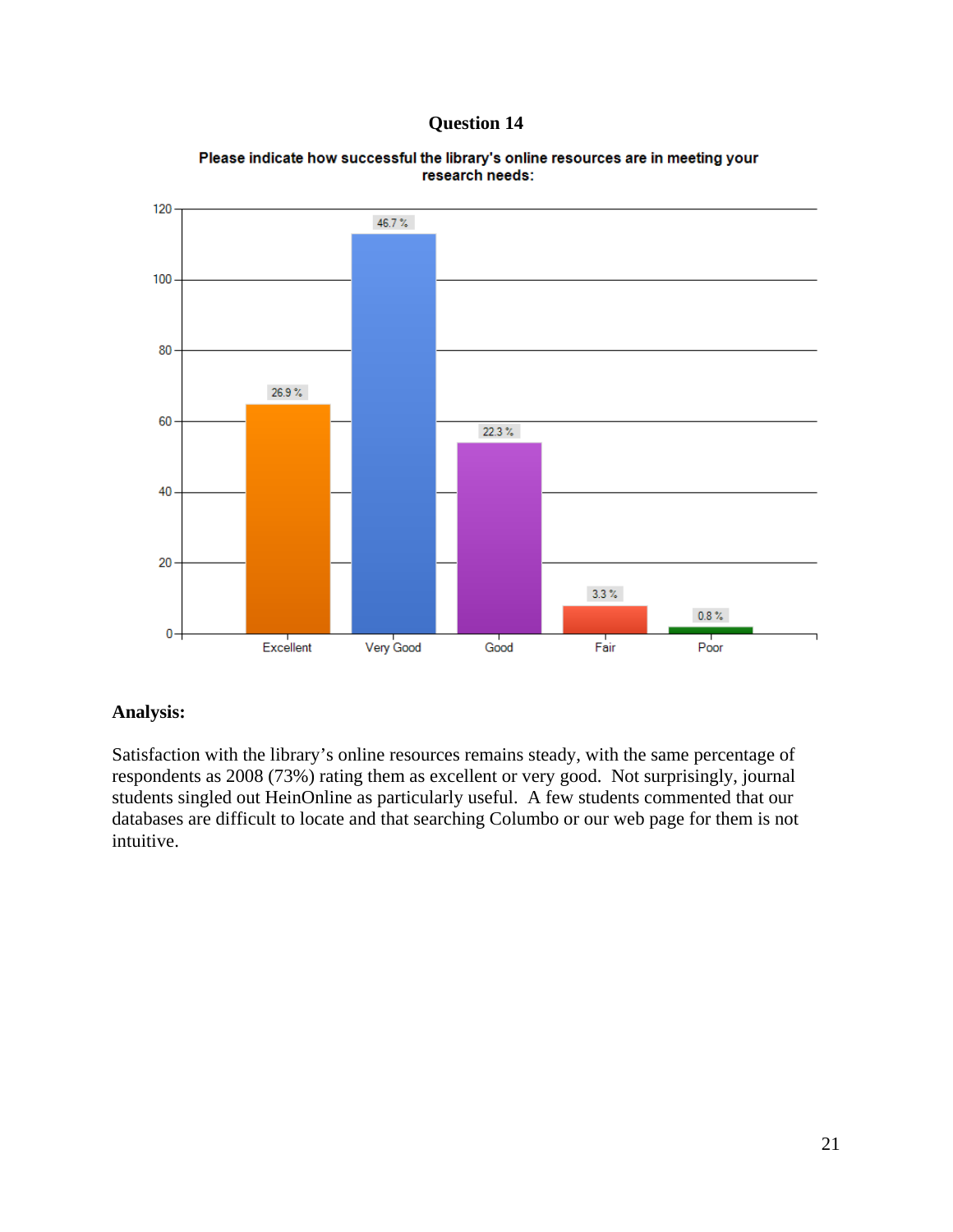Please indicate which of the following online databases you find most useful (check all<br>that apply):



Please indicate which of the following online databases you find most useful (check all that apply):

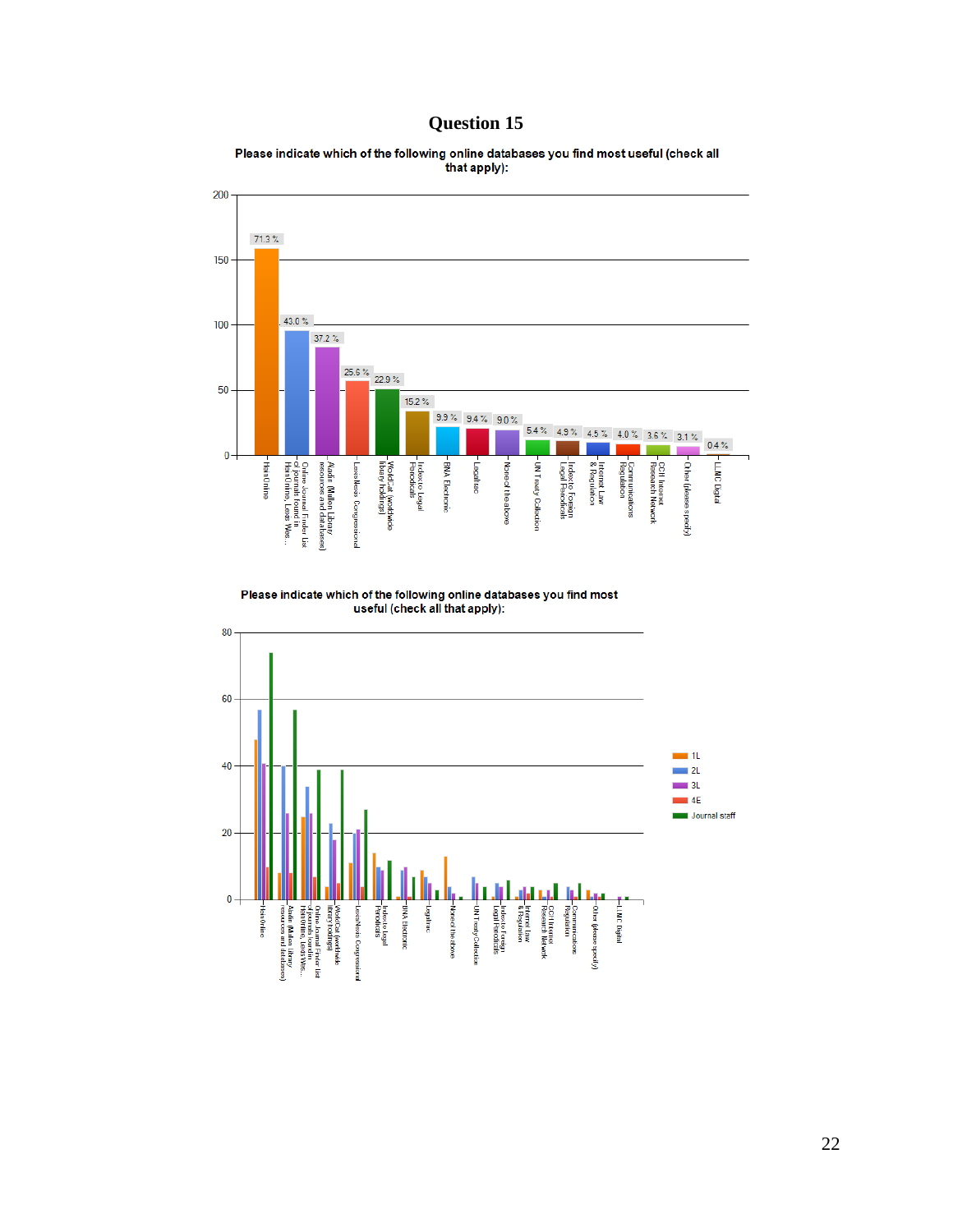Not surprisingly, HeinOnline was the most popular of the databases offered by the Law Library. It was encouraging to see that the Online Journal Finder, Aladin, and LN Congressional were also used in fairly large numbers. There did not appear to be any major difference between evening students and day students in their database use patterns; however as the above chart indicates there were differences between 1Ls, 2Ls, etc. In particular, it should be noted that the various members of the journals' staff were the heaviest users of these databases. In the comments provided by the respondents there seemed to be some indication that the Law Library could perhaps do a better job of educating students as to the availability of certain databases, particularly those databases that are currently being under-utilized.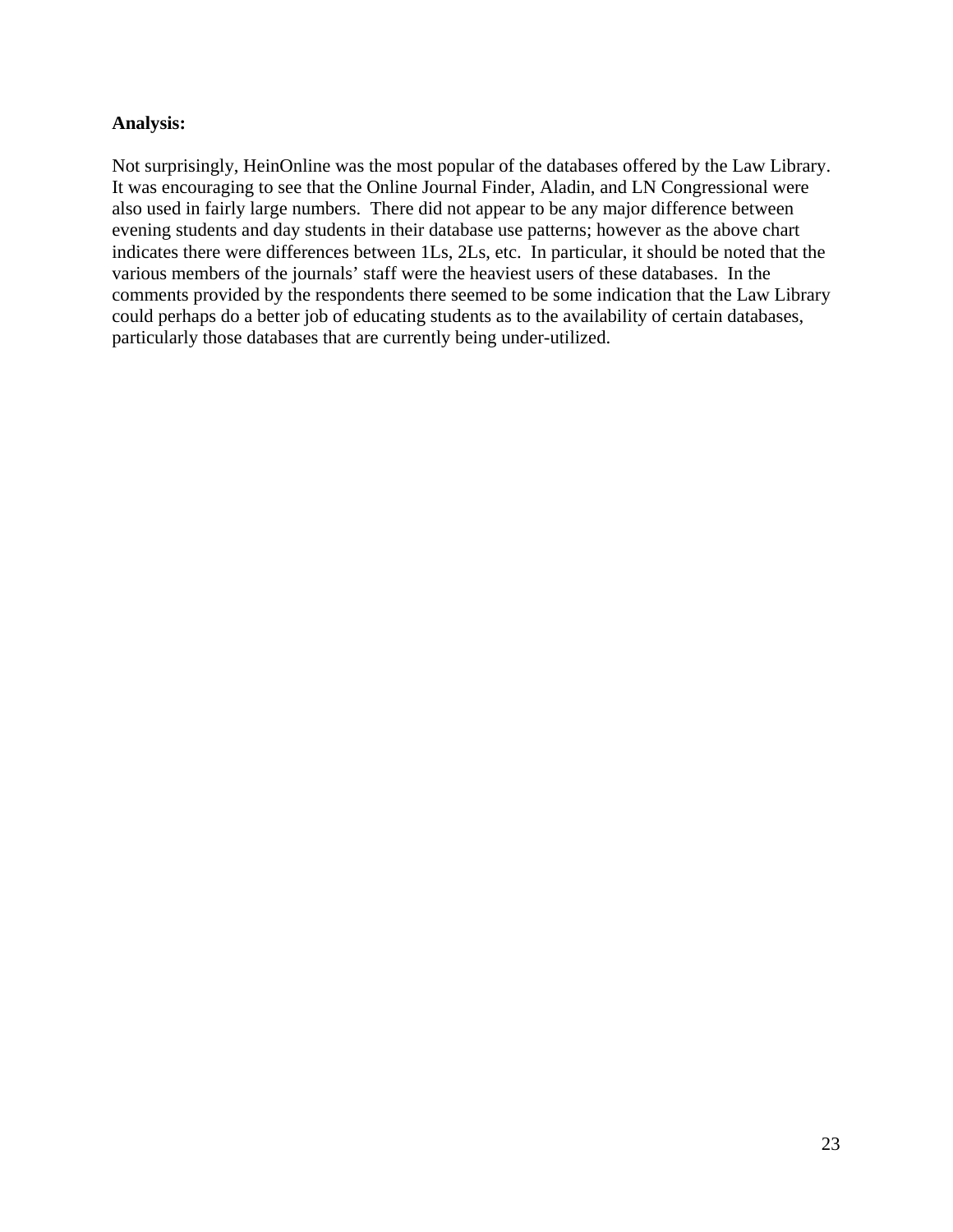

Students can use their law library barcode to access most of the law library's subscription databases off campus. Do you use the library's subscription databases (other than Westlaw and Lexis) off-campus?

## **Analysis:**

Over half of the respondents do take advantage of the library's off-campus access to our online databases. This number reflects some improvement over the 2008 results for this question, where 47% of respondents took advantage of off-campus database access. However, the number of students who are unaware of off-campus access went up by 3%, indicating that we need to do a better job of advertising this access. Comments indicate that the majority of patrons who access databases off-campus do so several times a week. This represents an increase from 2008, when respondents used this feature several times per semester.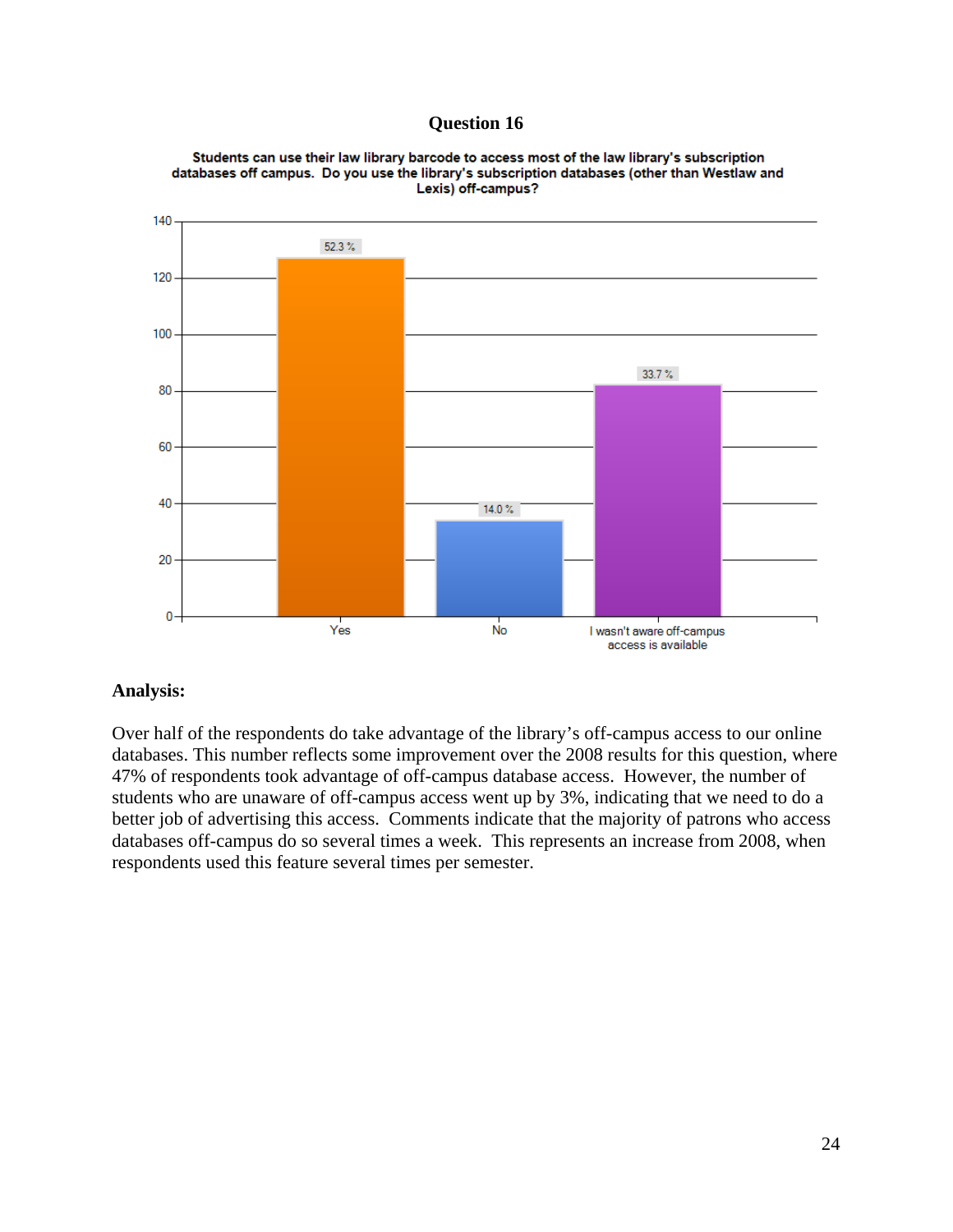





Please indicate why you use the library web page(check all that apply):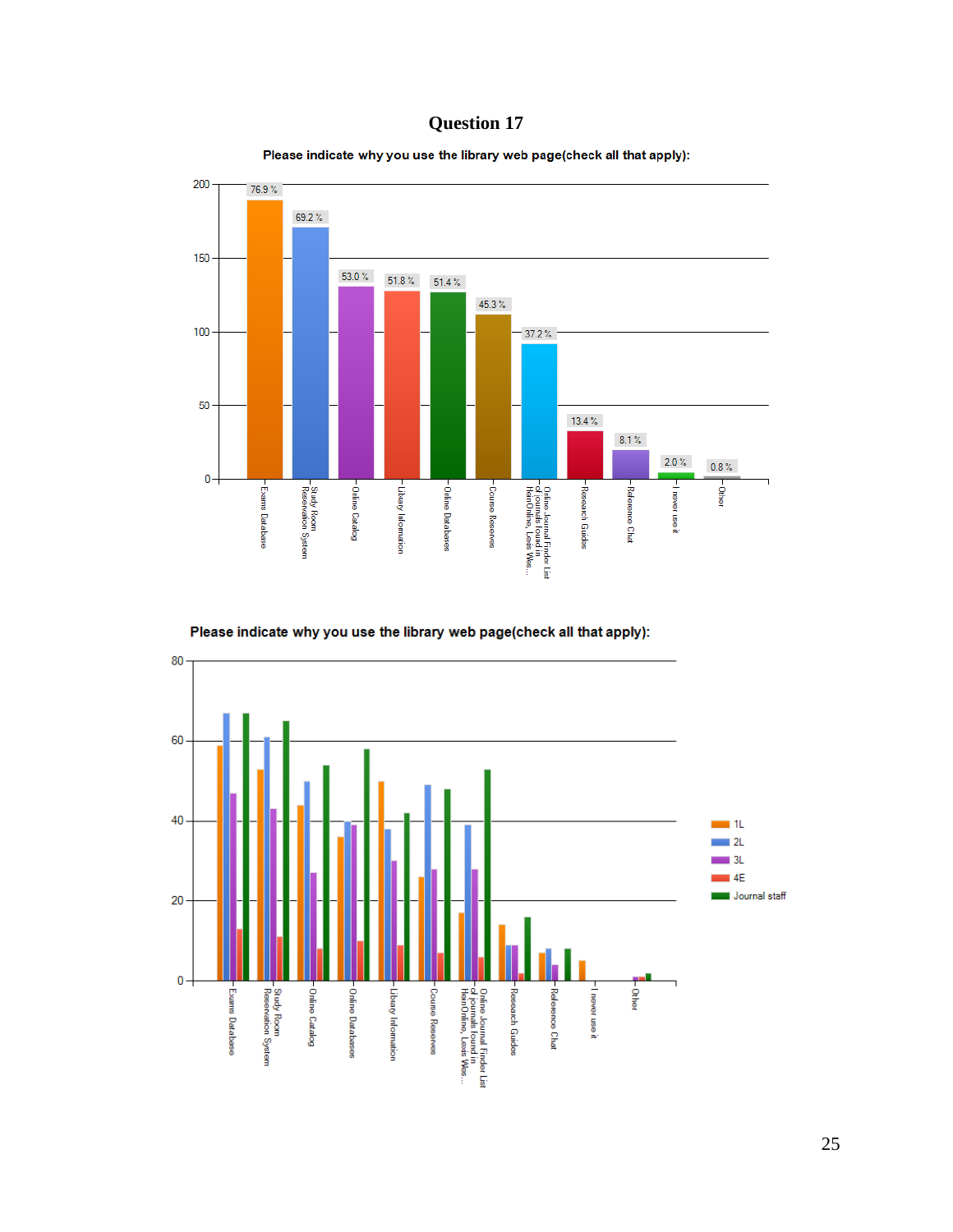As in 2006 and 2008, the majority of respondents cited the exams database as the primary reason they use the library web page. The Study Room Reservation System, a new addition, is also a popular choice at 69%. The online catalog and library information are top choices, again similar to the previous survey results. Overall, usage of the library web page appears to have increased slightly since 2006, with only 2% of respondents not using the page, as compared to approximately 5% in previous surveys. Once again, 2Ls and journal staff appear to be the biggest users of the Library's website.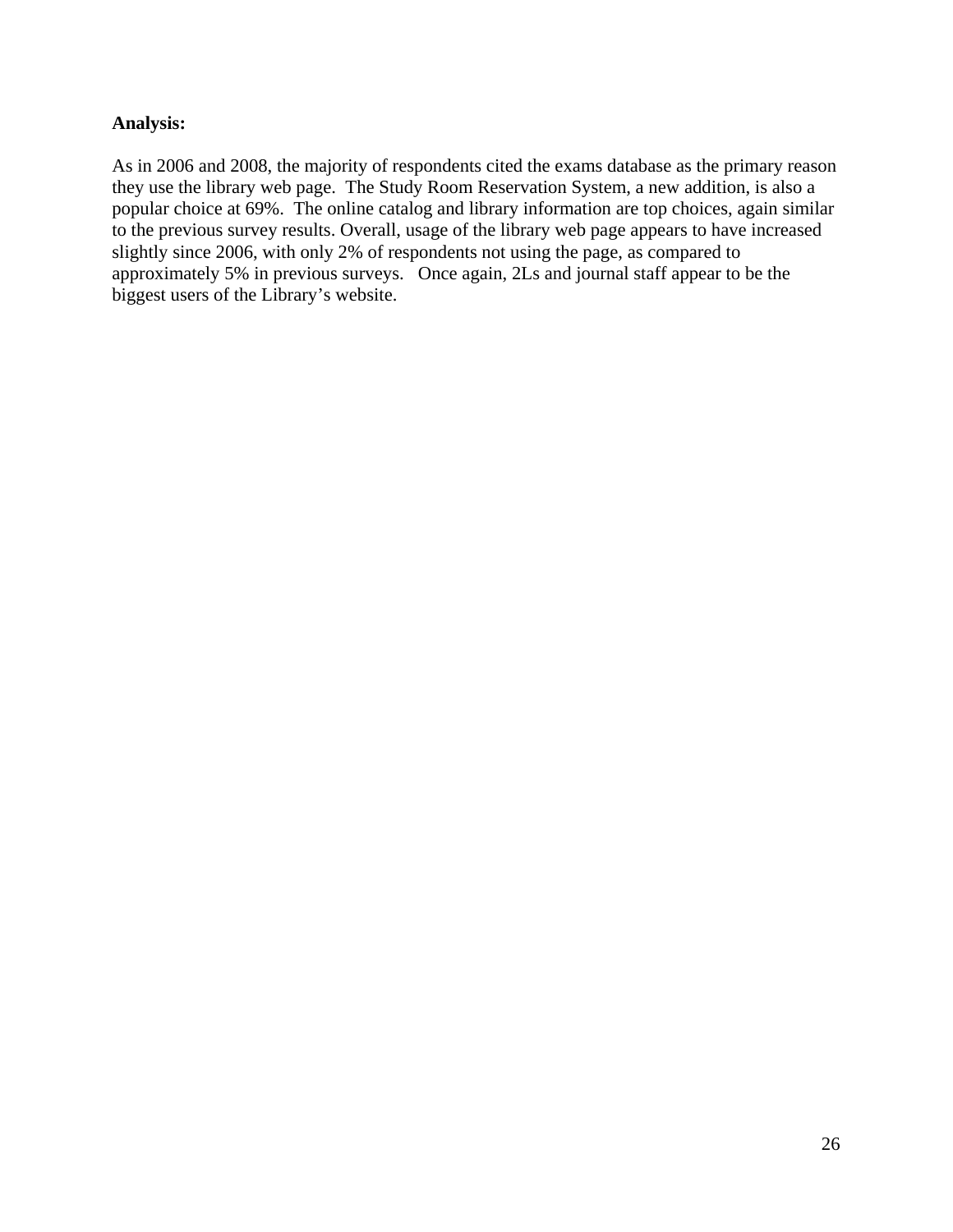

#### Please rate the following aspects of the library atmosphere:

## **Analysis:**

Overall, our students find the library a comfortable place to work and study. The majority of respondents rated all aspects of the library as excellent, very good, or good. Satisfaction with safety increased 10% since 2008, with a 70% rating of either excellent or very good. As expected, temperature is a concern for many students. Fifty-six percent of respondents gave the temperature a positive rating, while 43% rated it as fair or poor. Seventy-two comments were received with the number one complaint being that the library is too cold. As in 2008, students complain that the library's chairs are uncomfortable. Noise is also of concern, particularly students talking to other students.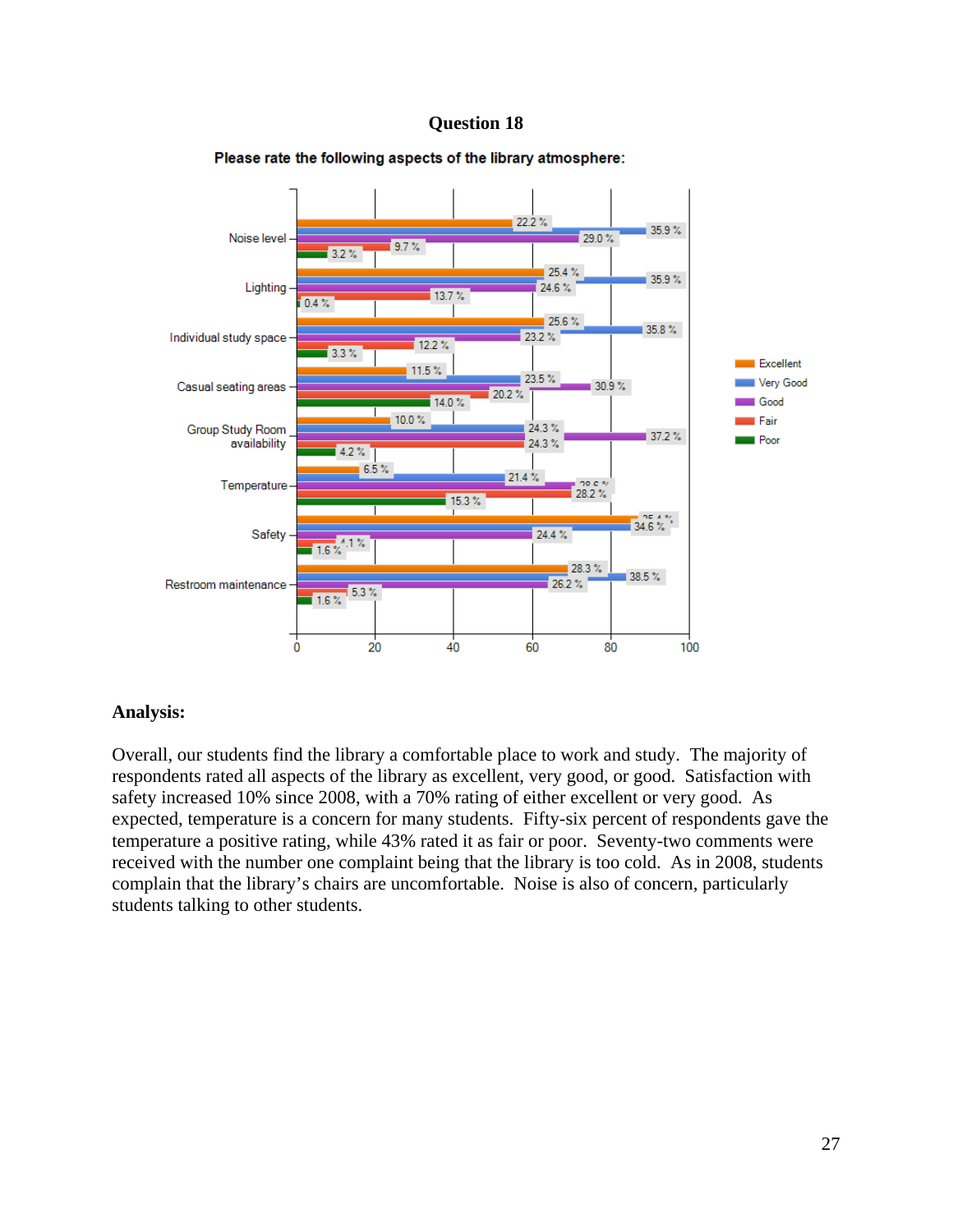**Question 19**



Most students were either very satisfied or satisfied with laptop printer availability, reliability, and the availability of office supplies. Nearly 31% of respondents were very satisfied with laptop printer availability, 34.3 % were satisfied with laptop printer reliability and 30.2% were satisfied with the office supplies provided. Even though most respondents are satisfied, a significant number of students seem to find laptop printer availability a problem at times, with some complaining the printers get bogged down with big printing jobs. Another concern of the survey respondents was that the stapler supplies frequently run out or are in short supply.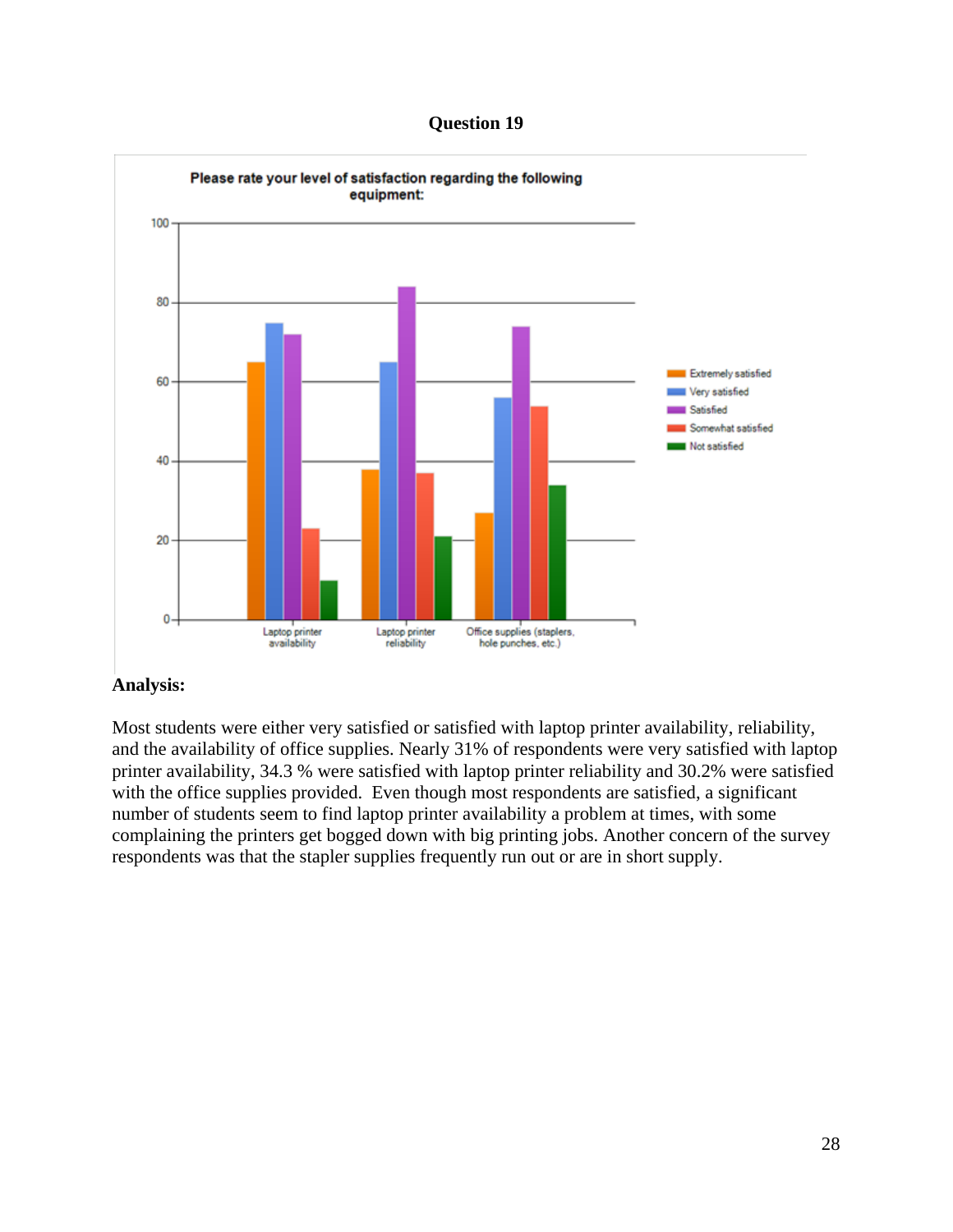**Question 20** 



The overwhelming majority of all respondents never use the library computers and the reason cited was that they use their own personal computers while working in the library.